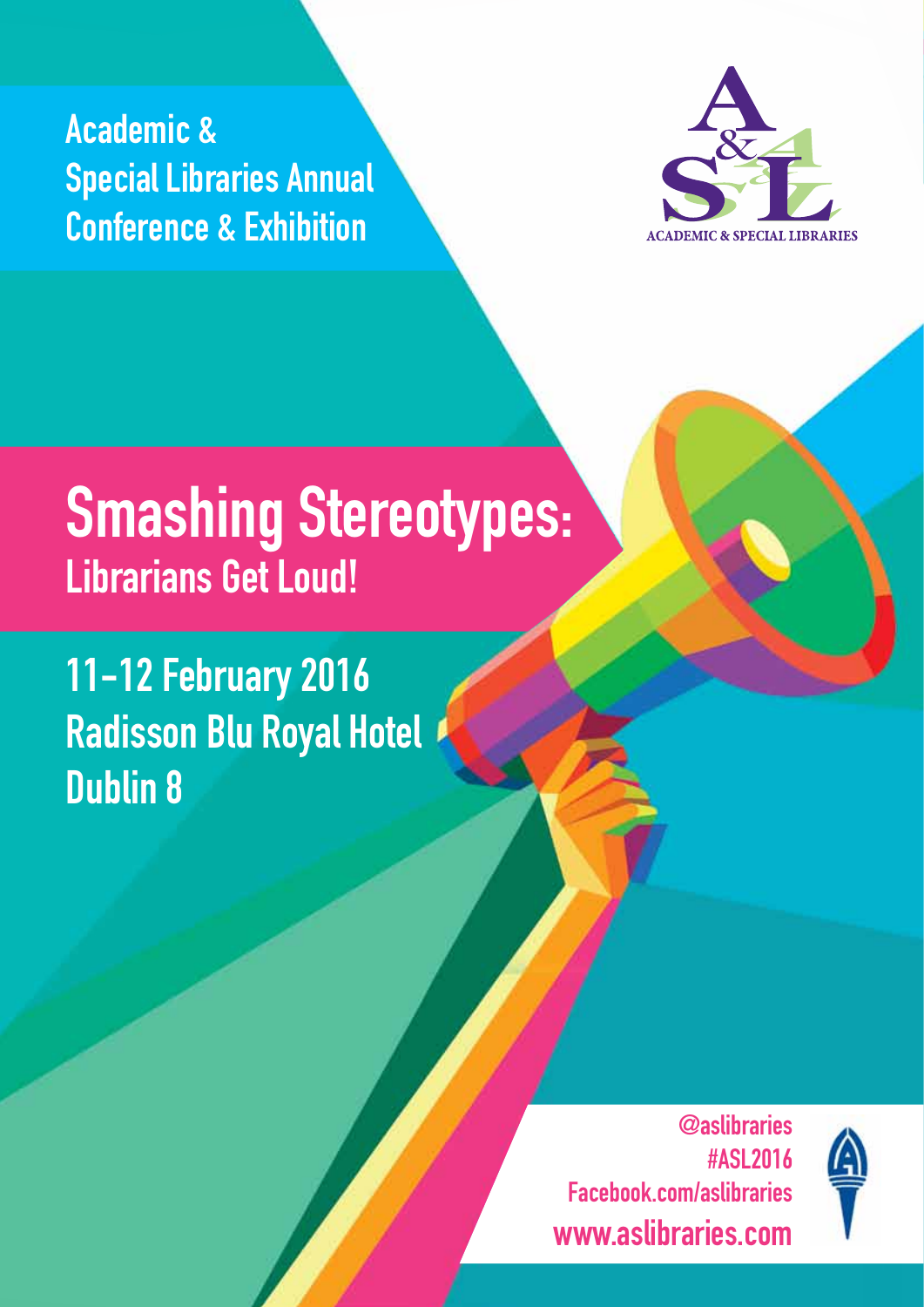# Welcome

Welcome to the Academic & Special Libraries Section of the Library Association of Ireland Annual Conference & Exhibition 2016. We hope you enjoy your time at the conference and take the opportunity to network with colleagues, view the poster exhibition and visit sponsors' and exhibitors' stands.

# A&SL Conference Organising Committee

Marie G. Cullen (Maynooth University); Laoise Doherty (Royal Irish Academy of Music); Caitríona Honohan (Contemporary Music Centre); Dr. Eva Hornung (CDETB Curriculum Development Unit/Trinity College Dublin); Seán Hughes (Trinity College Dublin); Erin O'Mahony (Houses of the Oireachtas); Niamh O'Sullivan (Irish Blood Transfusion Service); Laura Rooney Ferris (Irish Hospice Foundation); Maria Rogers (Barnados); Deirdre McGuinness (William Fry); Tom Maher (Dun Laoghaire Institute of Art, Design and Technology; Forgotten Zine Archive); Lorraine Curran (Freelance)

The Committee of the Academic & Special Libraries Section would like to thank our sponsors

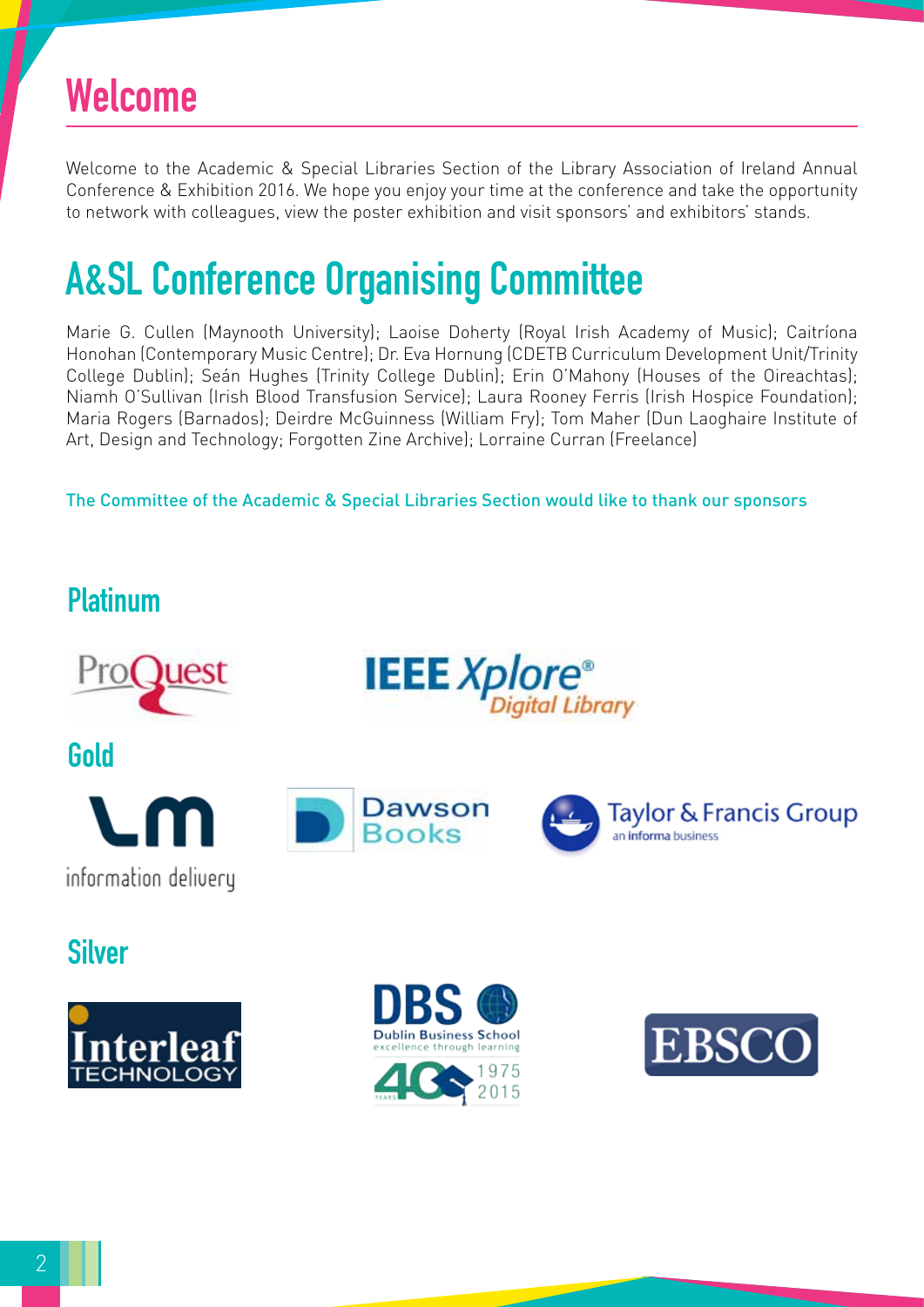# Conference Theme

We all agree that the information profession has changed radically, so what does it mean to be a Librarian in the 21st century?

In this conference, we explode the myths about Librarianship and celebrate the amazing range and diversity of the information profession. Let's tell the world who we are, what we do and why we're needed more than ever before.

At this conference you will hear about librarians' unusual career paths, unexpected skills, hidden talents and expectation-defying information services.

The 2016 Annual Conference & Exhibition runs over two days encompassing plenary sessions, case studies, workshops, lightning presentations, posters and talks from our sponsors. Join the A&SL Committee and our delegates as we explore the topics which affect us today, share best practice, and celebrate the innovation of information professionals.

#### Brochure Contents

| Welcome                    | page 2   | Keynotes                       | page 9-10  |
|----------------------------|----------|--------------------------------|------------|
| Conference Theme           | page 3   | Case Studies                   | page 11-17 |
| <b>Poster Competition</b>  | page 4   | Workshops                      | page 18-20 |
| Conference Programme Day 1 | page 5-6 | <b>Lightning Presentations</b> | page 21-23 |
| Conference Programme Day 2 | page 6-7 | <b>A&amp;SL Committee</b>      | page 24-25 |
| Map of venue               | page 8   | Sponsors                       | page 26-27 |

#### Live Streaming on the Internet

Most plenary sessions will be live-streamed, allowing information professionals who are unable to attend in person to participate in the conference. Follow at www.aslibraries.com

| <b>Conference website</b>   | Most presentations will be made available on the A&SL website<br>after the conference at www.aslibraries.com |
|-----------------------------|--------------------------------------------------------------------------------------------------------------|
| LAI website                 | www.libraryassociation.ie/groups-sections/academic-and-<br>special-libraries-section-asl                     |
| <b>Follow us on Twitter</b> | Gaslibraries #ASL2016                                                                                        |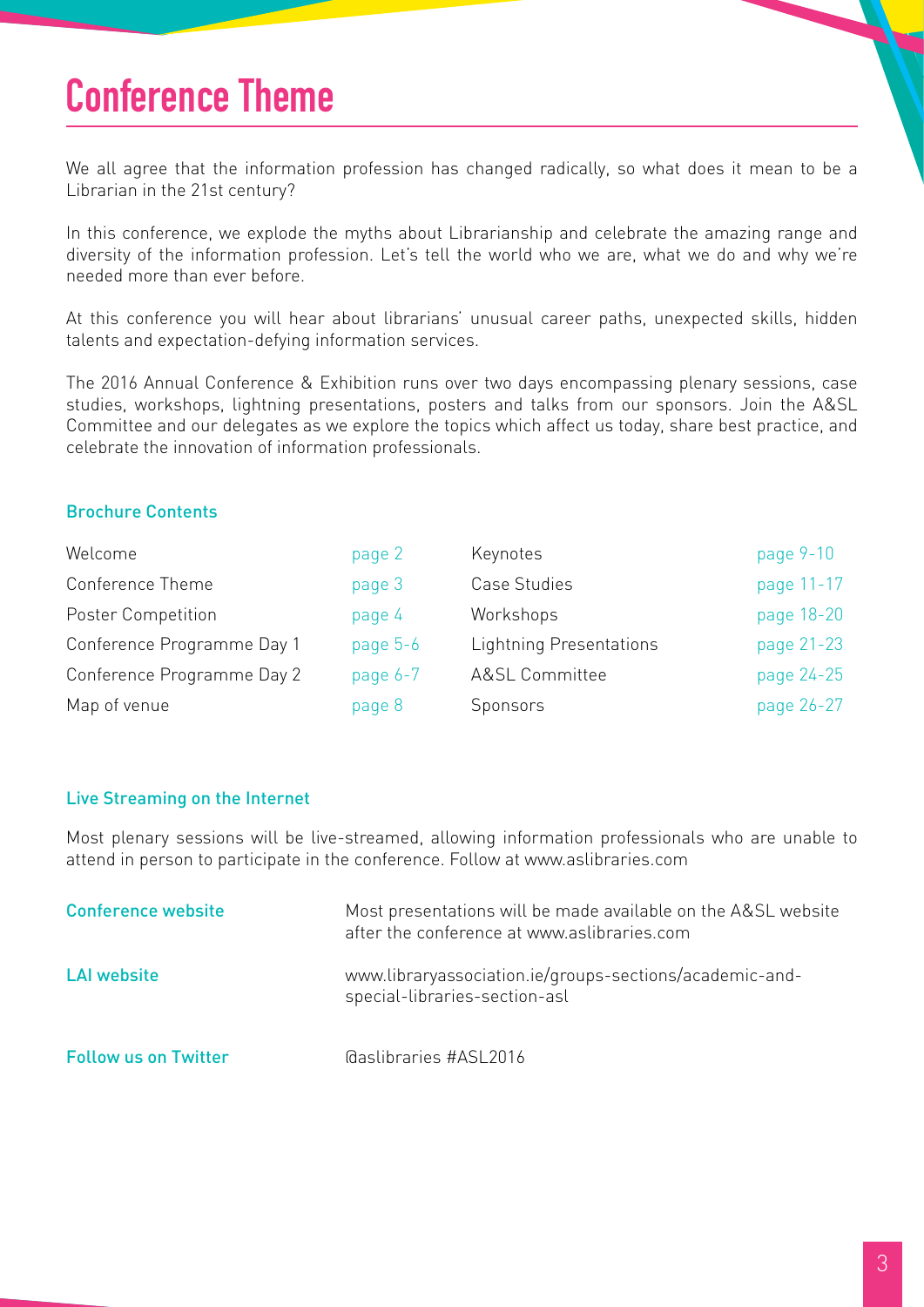# Vote for your favourite poster!

## Academic & Special Libraries Annual Conference & Exhibition 2016

Dear conference participant,

Why not check out the conference posters on display in the Poster Exhibition Area and vote for your favourite by putting a tick next to it on the lilac coloured voting form in your conference pack.

Voting forms should be submitted in the box in the main conference room (Goldsmith 1 & 2). Voting will close just before 4pm on Friday, 12th February, with the winner announced later that afternoon.

The prize for the best Poster is a €100.00 One-for-All voucher!

| POSTER PRESENTER/ORGANISATION                                                                                         | <b>TITLE OF THE POSTER</b>                                                                                                                                      |
|-----------------------------------------------------------------------------------------------------------------------|-----------------------------------------------------------------------------------------------------------------------------------------------------------------|
| Philomena Lyons, Chief State Solicitors Office<br>Clodagh Doolan<br>Cory Newbigging<br>Michelle Young<br>Anna Rowland | The National Maritime Museum of Ireland – from the<br>Crypt to Digital Exhibition                                                                               |
| Caroline Rowan, St. Michael's Hospital                                                                                | Sharing our expertise: Let's HEAR about it!                                                                                                                     |
| Rosalind Pan, University College Dublin                                                                               | The Library's Contribution? Loud and Clear!                                                                                                                     |
| Niamh O'Sullivan, Irish Blood Transfusion Service                                                                     | Picture Perfect Presentations: Sourcing and utilising<br>copyright free images                                                                                  |
| Clare Murnane, SLIP Ireland<br>Helena Byrne, British Library                                                          | Smashing Student Stereotypes: The SLIP Ireland<br>Venture                                                                                                       |
| Emma Boyce, Maynooth University<br>Bernadette Gardiner, Maynooth University                                           | Sailing the Seven Seas: navigating new ways to<br>promote your library                                                                                          |
| Grace Hillis, Daughters of Charity Disability Support<br><b>Services</b>                                              | Collaborative Journal Club: Learning Opportunities &<br>Useful Discussions                                                                                      |
| Shona Thoma, Irish Research eLibrary (IReL),<br><b>HEAnet</b>                                                         | An unquiet organisation: New conversations and<br>louder spaces for the Library Association of Ireland                                                          |
| Padraic Stack, Maynooth University                                                                                    | The Power of 3: Collaborative creation of an Irish<br>online, open access, digital humanities research<br>resource to support professional training in archives |

#### Suggested criteria for judging the posters:

- Overall design: easy to read, not too clustered, logical flow of information
- Does it describe the project well?
- Does it show an innovative approach to a problem?
- Is it of value to the Academic and Special Libraries Community?

#### Source: http://anltc.conul.ie/wp-content/uploads/2012/02/ANLTCpostercompetitioninforesourcesNov20111.pdf (Used with the permission of ANLTC)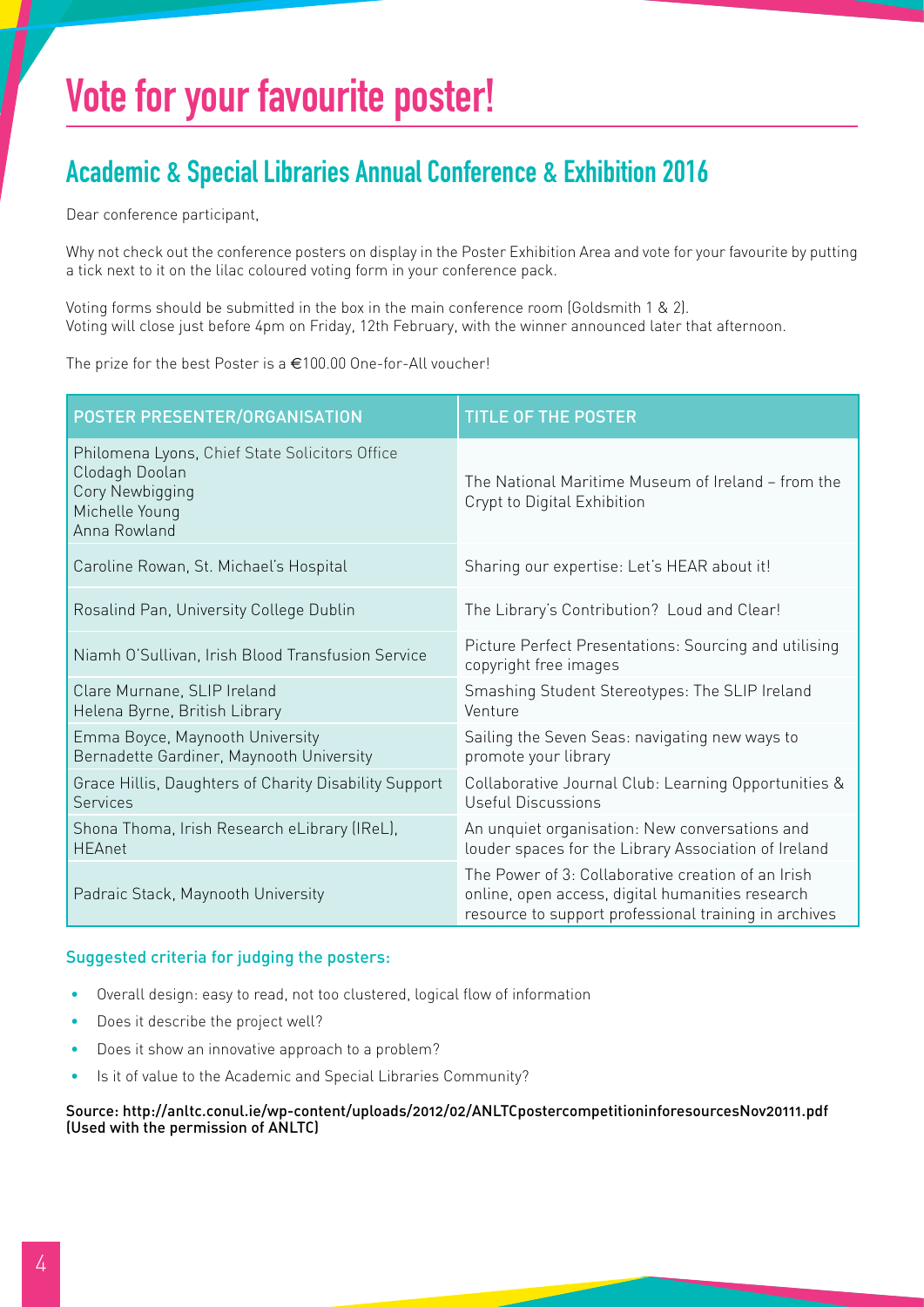# Conference Schedule Programme subject to change

| DAY 1 THURSDAY, 11 FEBRUARY 2016   |                                                                                                                                                                                           |                                                                                         |                         |
|------------------------------------|-------------------------------------------------------------------------------------------------------------------------------------------------------------------------------------------|-----------------------------------------------------------------------------------------|-------------------------|
| <b>TIME</b>                        | <b>SESSION</b>                                                                                                                                                                            | PRESENTER/SPEAKER/<br><b>FACILITATOR</b>                                                | LOCATION                |
| 10.30-11.00                        | Registration                                                                                                                                                                              |                                                                                         | Registration Area       |
| 10.30-11.00                        | Refreshments                                                                                                                                                                              | Networking with colleagues,<br>sponsors & exhibitors, visiting the<br>poster exhibition | <b>Goldsmith Hall 3</b> |
| 11.00-11.10                        | Welcome & Introduction                                                                                                                                                                    |                                                                                         | Goldsmith Hall 1 & 2    |
| 11.10-12.00                        | <b>KEYNOTE 1</b><br>Privacy and intellectual freedom in<br>the age of mass surveillance                                                                                                   | Alison Macrina (Founder and<br>Director of the Library Freedom<br>Project)              | Goldsmith Hall 1 & 2    |
| 12.00-12.30                        | Who's louder than a librarian from<br>New York? Loving to learn is the key<br>to developing a career in the Library<br>& Information sector                                               | Jane Burns (RCSI & UCD)                                                                 | Goldsmith Hall 1 & 2    |
| 12.30-12.40                        | Platinum Sponsor Talk                                                                                                                                                                     | <b>IEEE</b>                                                                             | Goldsmith Hall 1 & 2    |
| 12.40-13.00                        | <b>LIGHTNING TALKS</b><br>1. Telling stories and engaging the 1.<br>public: experiments in online<br>exhibitions at the Library of<br><b>Trinity College Dublin</b>                       | Greg Sheaf & Estelle Gittins<br>(TCD)                                                   | Goldsmith Hall 1 & 2    |
|                                    | 2. Smashing student stereotypes:<br>the SLIP Ireland venture                                                                                                                              | 2. Clare Murnane & Helena Byrne                                                         |                         |
| Parallel Case Studies (CHOOSE ONE) |                                                                                                                                                                                           |                                                                                         |                         |
| 13.00-13.30                        | Innovating our initiation: re-<br>$1_{\cdot}$<br>imagining a first year library<br>orientation programme to<br>closely align with the teaching<br>and learning objectives of IT<br>Carlow | Brigid Carey (IT Carlow)<br>1.                                                          | Swift Suite             |
|                                    | 2.<br>Developing a quality library<br>marketing mix                                                                                                                                       | Joshua Clarke (UCD)<br>2.                                                               | Goldsmith Hall 1 & 2    |
|                                    | HEAR the Health librarians get<br>3.<br>loud!                                                                                                                                             | Anne Madden (St Vincent's<br>3.<br>Hospital) & Aoife Lawton (HSE)                       | <b>Field Suite</b>      |
| 13.30-14.30                        | Lunch                                                                                                                                                                                     | Networking with colleagues,<br>sponsors & exhibitors, visiting the<br>poster exhibition | V'n V Restaurant        |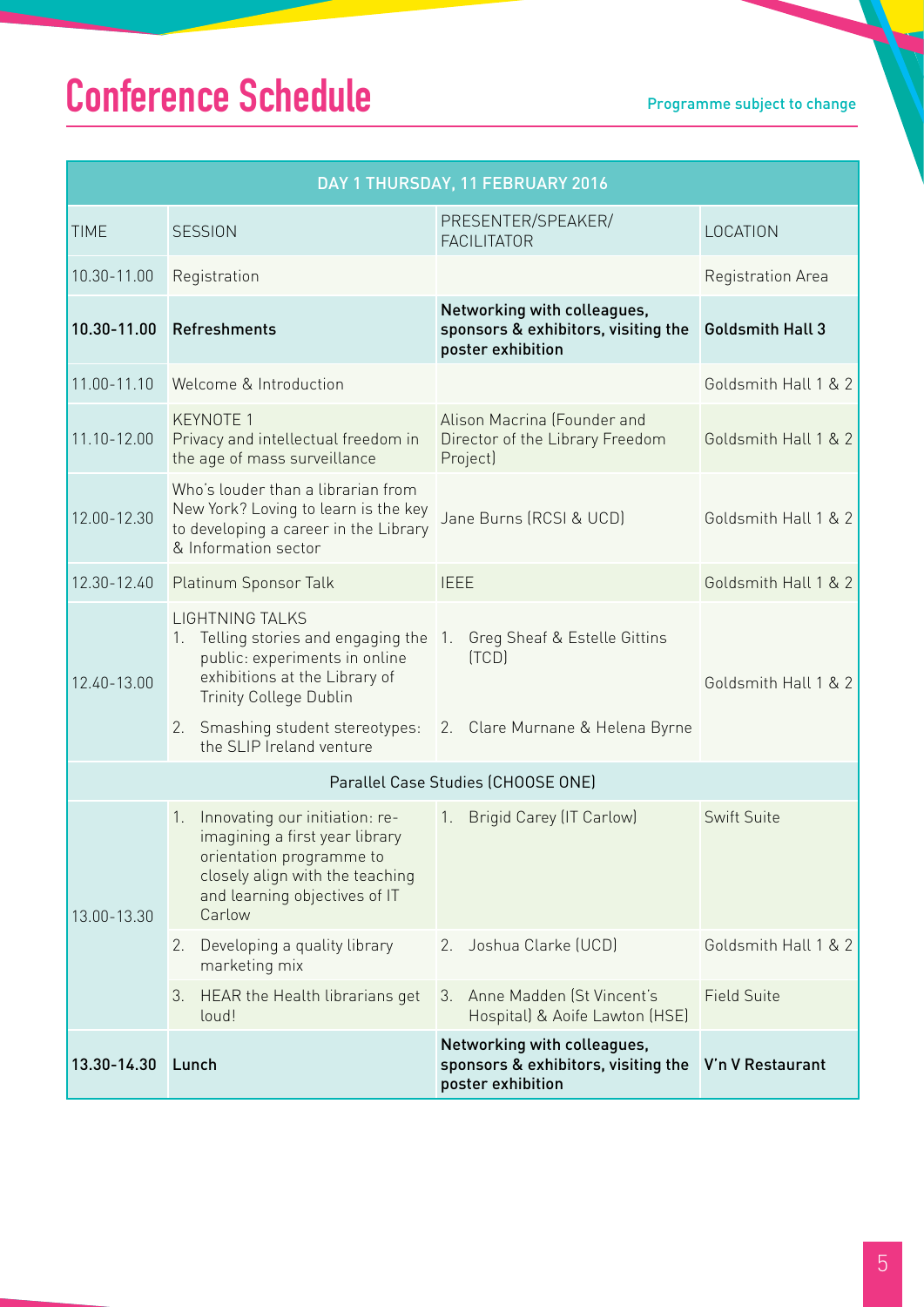| Parallel Case Studies (CHOOSE ONE) |                                                                                                                    |                                                                                                                                           |                           |
|------------------------------------|--------------------------------------------------------------------------------------------------------------------|-------------------------------------------------------------------------------------------------------------------------------------------|---------------------------|
|                                    | Gollum & the librarians: what is 1. Elaine Harrington (UCC)<br>$1_{\cdot}$<br>really precious                      |                                                                                                                                           | Goldsmith Hall 1 & 2      |
| 14.30-15.00                        | Librarian as publisher<br>2.                                                                                       | Alexander Kouker & Conor<br>$\mathcal{P}_{\mathcal{P}}$<br>Murphy (DBS)                                                                   | Swift Suite               |
|                                    | 3.<br>It'll be alright on the night<br>- DCU Library in the digital<br>humanities                                  | Peter Dudley & Siobhán Dunne<br>3.<br>(DCU)                                                                                               | <b>Field Suite</b>        |
| 15.00-15.15                        | <b>Break (No coffee)</b>                                                                                           |                                                                                                                                           |                           |
| Parallel Workshops (CHOOSE ONE)    |                                                                                                                    |                                                                                                                                           |                           |
| 15.15-16.15                        | 1. 3 practical approaches to<br>being seen and heard: posters,<br>doctoral research and peer-<br>reviewed articles | 1. Laura Connaughton (Maynooth<br>University), Mary Delaney<br>(IT Carlow) & Helen Fallon<br>(Maynooth University)                        | <b>Swift Suite</b>        |
|                                    | 2. Planning a symposium to<br>promote your collection                                                              | Joanne Carroll (Irish Film<br>2.<br>Archive) & Marta Bustillo (TCD)                                                                       | Goldsmith Hall 1 & 2      |
| 16.20-16.50                        | Rudaí 23: an online course to upskill<br>the 21 <sup>st</sup> century librarian                                    | Niamh O'Donovan (Galway<br>County Libraries), Stephanie<br>Ronan (Marine Institute Galway)<br>& Caroline Rowan (St Michael's<br>Hospital) | Goldsmith Hall 1 & 2      |
| 16.50-17.00                        | Wrap up and Close                                                                                                  |                                                                                                                                           | Goldsmith Hall 1 & 2      |
| 17.00-17.30                        | Poster Session (Presenters stand by<br>their posters)                                                              |                                                                                                                                           | Poster Exhibition<br>Area |
| 17:30-19.00                        | Drinks & Canapés                                                                                                   | Hosted by the A&SL Section<br>Committee                                                                                                   | Sure Bar                  |

| DAY 2 FRIDAY, 12 FEBRUARY 2016 |
|--------------------------------|
|                                |
|                                |

| <b>TIME</b>     | <b>SESSION</b>                                                                                                                                       | PRESENTER/SPEAKER/<br><b>FACILITATOR</b>                                             | LOCATION                |
|-----------------|------------------------------------------------------------------------------------------------------------------------------------------------------|--------------------------------------------------------------------------------------|-------------------------|
| $09.00 - 09.30$ | Registration                                                                                                                                         |                                                                                      | Registration Area       |
| 09.00-09.30     | Refreshments                                                                                                                                         | Networking with colleagues,<br>sponsors & exhibitors, visiting the<br>poster session | <b>Goldsmith Hall 3</b> |
| 09.30-09.40     | Welcome & Introduction                                                                                                                               |                                                                                      | Goldsmith Hall 1 & 2    |
| $09.40 - 10.30$ | KEYNOTE 2<br>Learning while building a new<br>strategy for the National Library                                                                      | Dr. Sandra Collins (Director of the<br>National Library of Ireland)                  | Goldsmith Hall 1 & 2    |
| 10.30-11.00     | Radical librarianship: the politics<br>and mechanics of DIY culture and<br>how librarianship might be able to<br>learn from grassroots organisations | Kevin Sanders (University of Bath)                                                   | Goldsmith Hall 1 & 2    |
| 11.00-11.10     | Platinum Sponsor Talk                                                                                                                                | ProQuest                                                                             | Goldsmith Hall 1 & 2    |
| 11.10-11.40     | Refreshments                                                                                                                                         | Networking with colleagues,<br>sponsors & exhibitors, visiting the<br>poster session | <b>Goldsmith Hall 3</b> |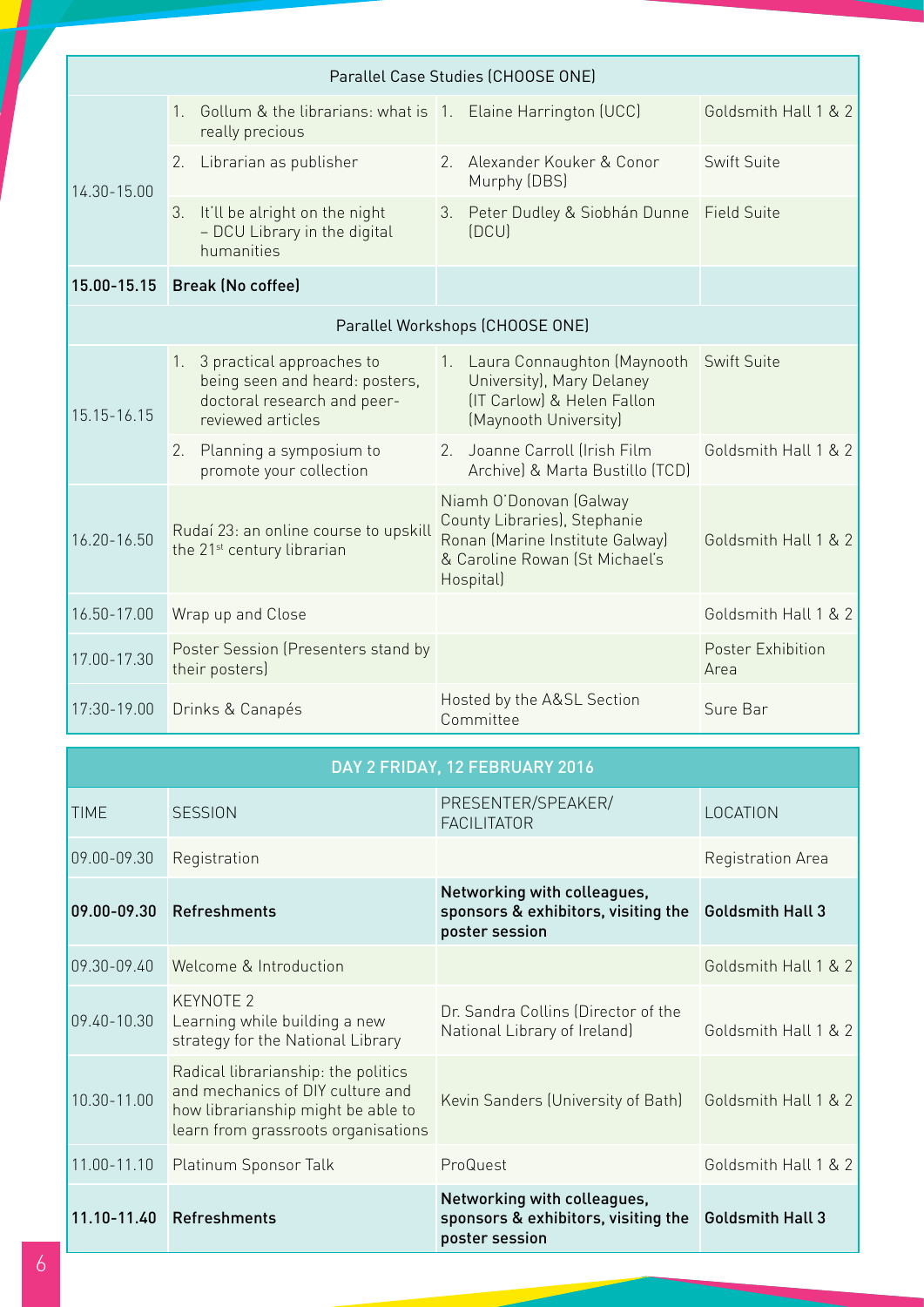| 11.40-12.30 | KEYNOTE 3<br>The essential role of information<br>professionals: the Hillsborough<br>story                                                                     | Jan Parry (Immediate Past<br>President of CILIPI                                                                                  | Goldsmith Hall 1 & 2      |
|-------------|----------------------------------------------------------------------------------------------------------------------------------------------------------------|-----------------------------------------------------------------------------------------------------------------------------------|---------------------------|
|             |                                                                                                                                                                | Parallel Case Studies (CHOOSE ONE)                                                                                                |                           |
| 12.30-13.00 | The social librarian: facilitating<br>1.<br>smart communities                                                                                                  | Caitriona Sharkey (Ernst &<br>1.<br>Young)                                                                                        | Swift Suite               |
|             | 2. Preserving the past: a case<br>study of the St Canice's<br>Library collection at Maynooth<br>University Library                                             | Barbara McCormack & Susan<br>2.<br>Durack (Maynooth University)                                                                   | <b>Field Suite</b>        |
|             | 3. Make some noise with social<br>media: a snapshot of the<br>challenges, opportunities and<br>best practice when using social<br>media in an academic library | Rónán Lynch (IT Carlow)<br>3.                                                                                                     | Goldsmith Hall 1 & 2      |
| 13.00-14.15 | Lunch                                                                                                                                                          | Networking with colleagues,<br>sponsors & exhibitors, poster<br>exhibition                                                        | V'n V Restaurant          |
|             |                                                                                                                                                                | Parallel Workshops (CHOOSE ONE)                                                                                                   |                           |
| 14.20-15.20 | Develop your creativity to<br>1.<br>engage students deeper                                                                                                     | Peter Reilly (University of<br>$1_{\ldots}$<br>Limerick), Catherine Lee,<br>(RCSI, Beaumont Hospital)                             | Swift Suite               |
|             | 2.<br>Practical tools to safeguard<br>digital privacy: what you can do<br>to protect your patrons, in and<br>out of the library                                | Alison Macrina (Founder and<br>2.<br>Director of the Library Freedom<br>Project)                                                  | Goldsmith Hall 1 & 2      |
|             | Outreach in 140 characters<br>3.                                                                                                                               | Karolina Badzmierowska<br>3.<br>& Prof Susan Schreibman<br>(Letters of 1916 Project /<br>An Foras Feasa / Maynooth<br>University) | <b>Field Suite</b>        |
| 15.20-15.50 | <b>Poster Session</b>                                                                                                                                          | (Presenters stand by their posters)                                                                                               | Poster Exhibition<br>Area |
| 15.50-16.30 | <b>LIGHTNING TALKS</b><br>Smashing stereotypes: from<br>shush to showcase                                                                                      | Mary Dunne & Mairea Nelson<br>$1_{\cdot}$<br>(Health Research Board)                                                              |                           |
|             | 2. The spinster librarian and the<br>women of 1916: smashing both<br>stereotypes                                                                               | Orla Nic Aodha (St Patrick's<br>2.<br>College, DCU)                                                                               |                           |
|             | 3. The Heritage Council library<br>and information management<br>project                                                                                       | 3. Siobhan McGuinness (Heritage<br>Council                                                                                        | Goldsmith Hall 1 & 2      |
|             | 4. Changing spaces, changing<br>roles: managing events at MU<br>Library                                                                                        | Elaine Bean (Maynooth<br>4.<br>University)                                                                                        |                           |
| 16.30-16.45 | Poster Prize / Best Tweet Prize /<br>Sponsor Quiz Prize / Wrap up and<br>Close                                                                                 |                                                                                                                                   | Goldsmith Hall 1 & 2      |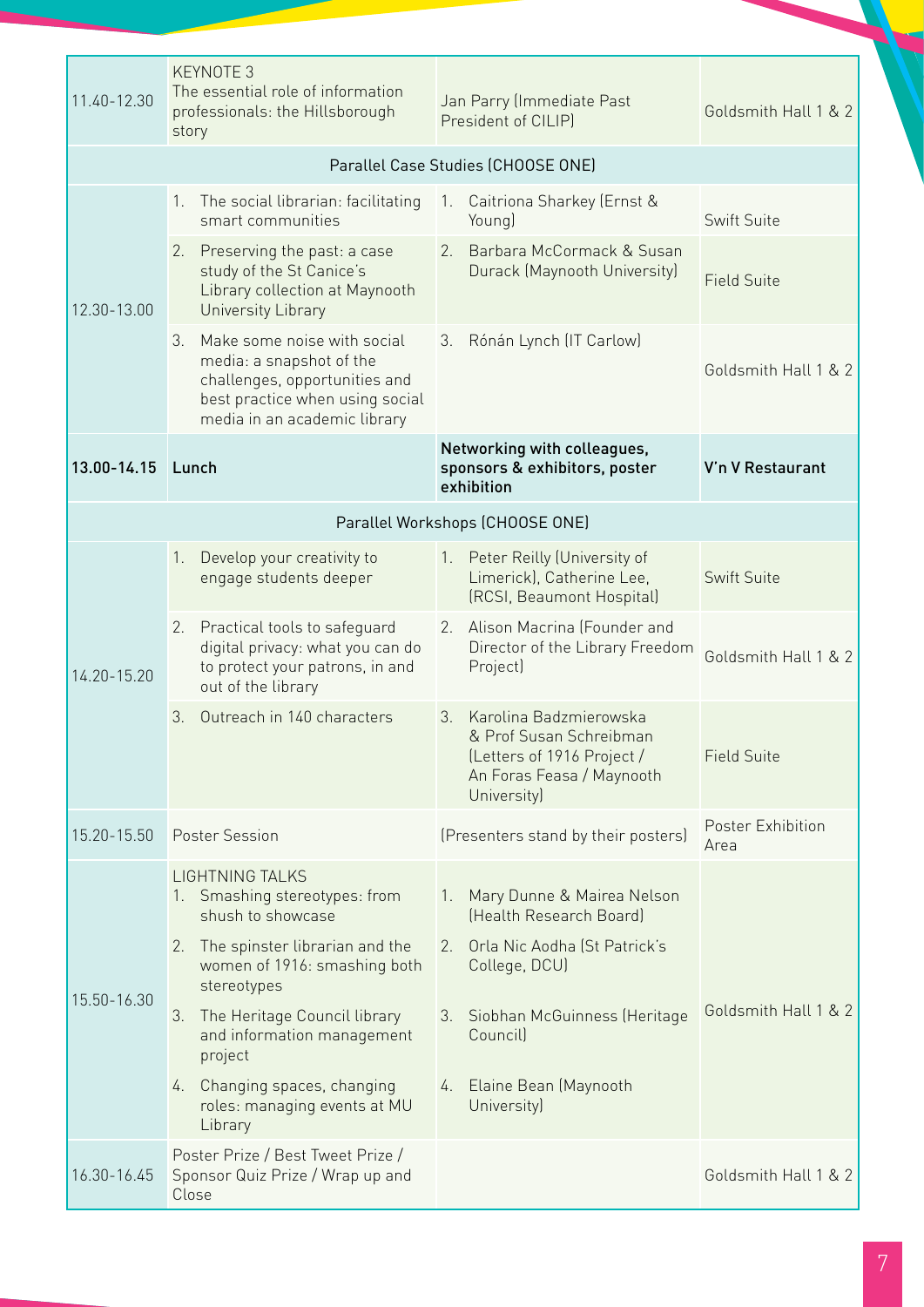



| <b>STAND NUMBER</b> | <b>SPONSOR COMPANY</b>         |
|---------------------|--------------------------------|
| Stand 1             | Platinum: IEEE                 |
| Stand 2             | Platinum: ProQuest             |
| Stand 3             | Silver: EBSCO                  |
| Stand 4             | Silver: Dublin Business School |
| Stand 5             | Silver: Interleaf Technology   |
| Stand 6             | Gold: Taylor & Francis         |
| Stand 7             | Gold: LM Information Delivery  |
| Stand 8             | Gold: Dawson Books             |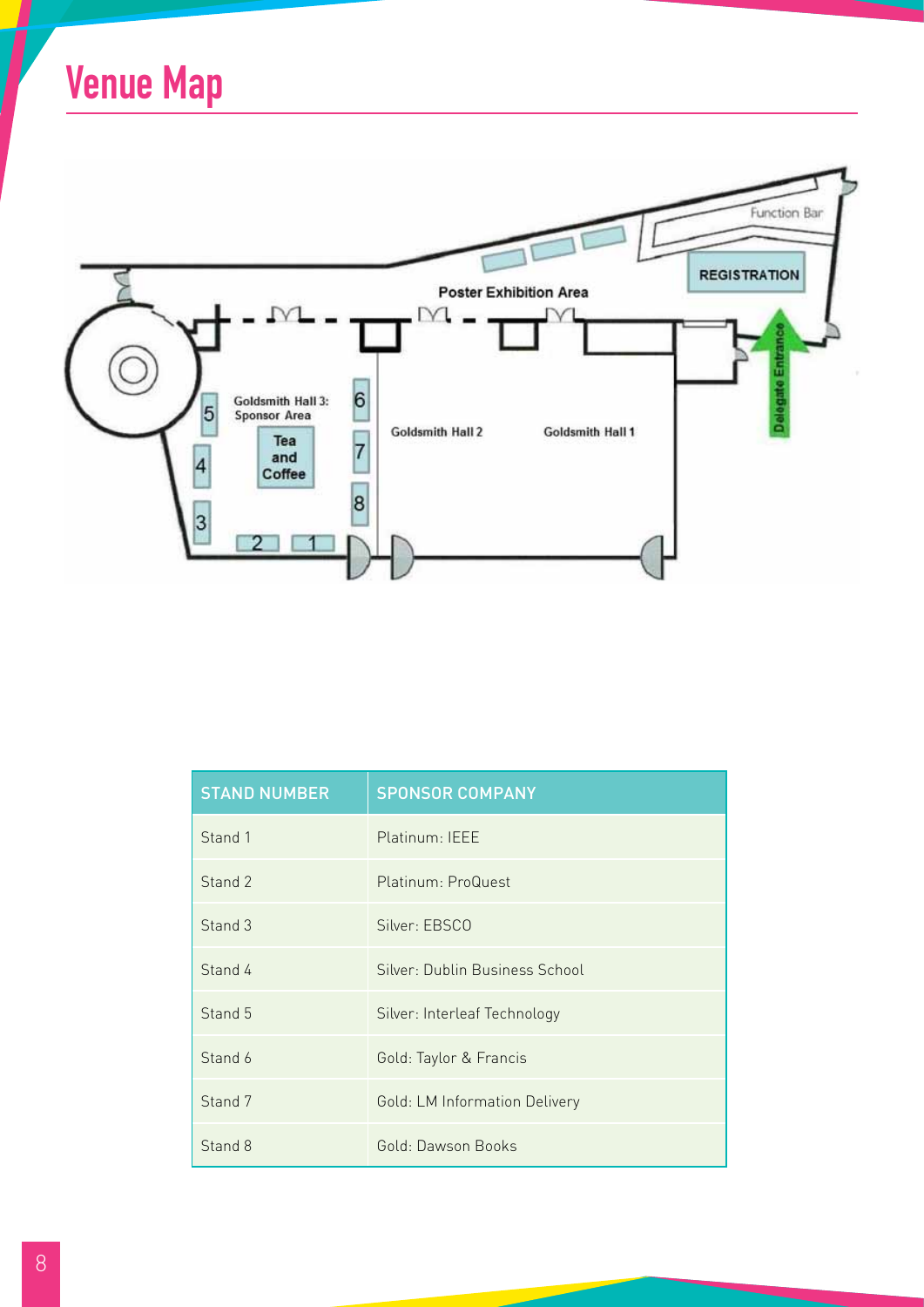# Keynotes

## Keynote 1: Privacy and intellectual freedom in the age of mass surveillance Alison Macrina, Founder and Director of the Library Freedom Project

It is a core value of libraries and librarians to protect patrons' rights to read, write, browse online and research freely. In an age of mass surveillance and mass data collection, what role do libraries and librarians play in upholding library patron's right to digital privacy? What part can we play in educating about online surveillance and data collection? Alison will talk about the work of the Library Freedom Project in providing privacy education and training for libraries. She will highlight librarians' history of resistance and issue a call to library and information professionals to take up the challenge of defending online privacy.



#### About Alison:

Alison Macrina is a librarian, privacy activist, and the founder and director of the Library Freedom Project, an initiative which aims to make real the promise of intellectual freedom in libraries by teaching librarians and their local communities about surveillance threats, privacy rights and law, and privacy-protecting technology tools to help safeguard digital freedoms. Alison is passionate about connecting surveillance issues to larger global struggles for justice, demystifying privacy and security technologies for ordinary users, and resisting an internet controlled by a handful of intelligence agencies and giant multinational corporations. When she's not doing any of that,

she's reading.

Twitter: @libraryfreedom (LFP account) and @flexlibris (personal account)

## Keynote 2: Learning while building a new strategy for the National Library Dr. Sandra Collins, Director of the National Library of Ireland

How does the digital age affect the core functions and services of a library, and how are the roles and responsibilities of a library impacted by increasing digital opportunities and dependencies? How should we serve a new generation of users whose expectation may be hugely different from previous generations? What must change and what should stay the same?

Sandra will discuss the process of developing the 2020 Strategic Priorities for the National Library of Ireland and the challenges libraries face in an increasingly digital environment. Setting the strategic priorities for a library opens up challenging conversations about changes in our users' expectations and the services we deliver. Fundamentally, setting our priorities challenges what is important to us as librarians, and what we see as the future for libraries.



#### About Sandra:

Dr Sandra Collins is the Director of the National Library of Ireland. Sandra is originally a mathematician, and found a passion for digital innovation and cultural heritage over 20 years in the public and private sectors. She was previously the founding Director of the Digital Repository of Ireland in the Royal Irish Academy, and in 2013 she was named as one of the Top 38 Irish Technology Women (Technology Voice, Intel), and in 2014 as one of Silicon Republic's Top 100 Women in Technology. Sandra is an international advocate for Open Data and a member of the Irish Government's Open Data Governance Board and the Irish National Steering Committee on

Open Access Policy, as well as Rapporteur for the Horizon 2020 Expert Advisory Group on European Research Infrastructures and Chair of the ALLEA (All European Academies) Digital Humanities Working Group.

Twitter: @sandricollins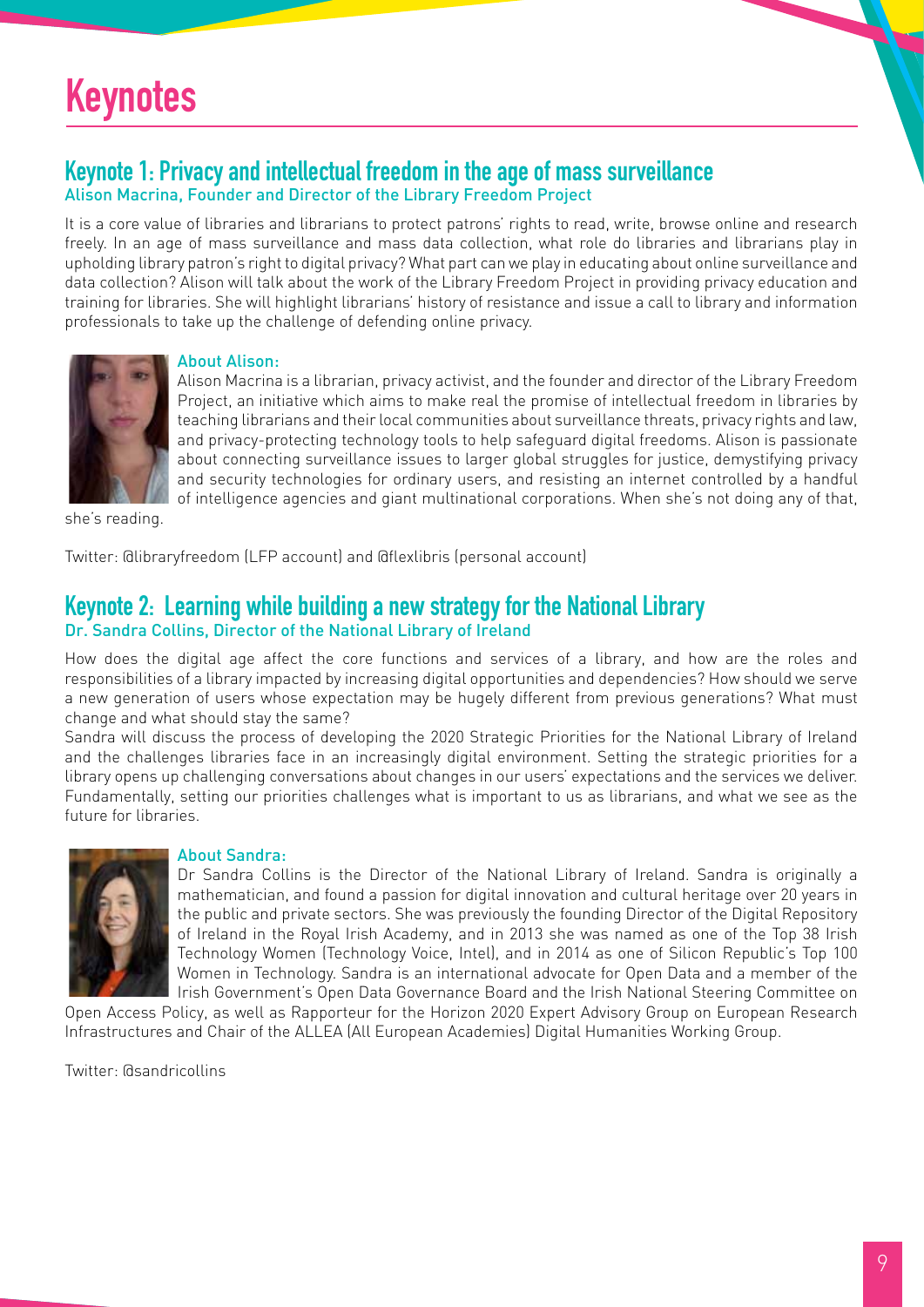## Keynote 3: The Essential Role of Information Professionals - Supporting the Hillsborough Independent Panel

#### Jan Parry HonFCLIP, Immediate Past President, CILIP

Jan Parry, Immediate Past President of the Chartered Institute of Library & Information Professionals, will explain how in 2012, after 23 years, records and information revealed new information about the 1989 Hillsborough Disaster. She was the only Information Professional on the secretariat of the Hillsborough Independent Panel, whose report revealed what was found in the over 450,000 documents they reviewed.

Jan will talk about the official investigations that followed over the years after the disaster, the formation of the Independent Panel, her role in its work, and the work of the information professionals involved in the background. The work has led to two new ongoing inquiries and a new inquest.

\*\*Please Note: Due to the confidential and sensitive nature of some aspects of this topic, this keynote will not be live streamed or made available after the conference. We also ask that delegates please refrain from tweeting about the content of this talk.

#### About Jan:



Jan began her library & information career in the Nuclear Installations Inspectorate Library at the Health & Safety Executive, Bootle. She took 3 years unpaid leave to take a degree in Librarianship & Information Management and then moved to the Department of Health Library in London. After managing two libraries (one Ministerial, one Medical & Social Services), she experienced top level Government work by working directly for Government Ministers. In 1997 she was key to the implementation of a Whitehall-wide ministerial briefing system. After moving to the Home Office in 2001, she worked on various programmes e.g. Home Office Reform, the Tackling Gangs programme, and, as Business Change Manager, evolving the Home Office Library to an

Information Centre. In 2009 she became the only information professional on the Hillsborough Independent Panel's Secretariat where she traced all the bereaved families of the 96 who died, and planned the Panel disclosure at Liverpool Cathedral. The results of the Panel's work showed how information can be used to discover the truth. Jan's reason for working in the Librarianship and Information world was because it combined information work with helping people. "Working for the Hillsborough Independent Panel, I used many of the skills learned in my career and it is probably the best job I have ever done."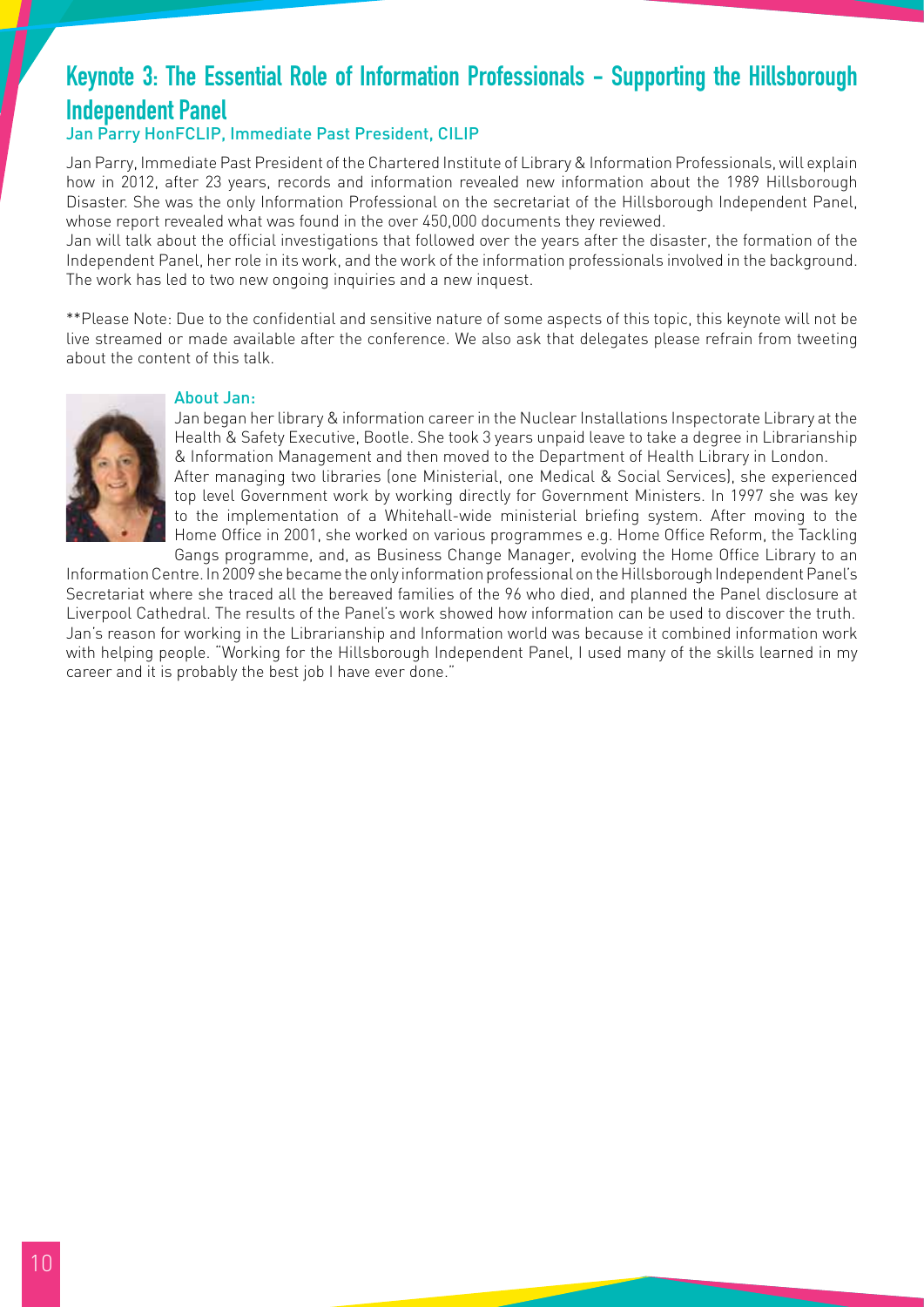# Case Studies In Order of Appearance

## Who's louder than a librarian from New York? Loving to learn is the key to developing a career in the Library & Information sector Jane Burns, RCSI & UCD

This case study will highlight the skills and perspectives that Jane learned primarily from working in nontraditional roles such as taxation, digital media, teaching and research, and will explore ways to harness methodologies, approaches and perspectives from these non-traditional environments to library and information settings. Central to this case study is the approach of not only learning new things, but also the essential requirement to share them with others in a variety of settings, from work place settings, to presentations, to publications and teaching environments. Helping others to identify required, and then transferable skills, is key to keeping our own skills up to date. Skills from non-traditional environments, such as commercial focus to your outputs, helps to add value to the work librarians do in non-commercial settings and to evaluate on a constant basis the purpose and functionality of work and supporting activities. Having experience in these environments and remaining involved to some degree helps to develop a business case focus to work and to identify information jobs for the future. The case study will emphasize and demonstrate the importance of advocacy and marketing

of our own skill sets and that of the wider library and information community.



#### About Jane:

Jane has over 20 years' experience as a Library & Information Professional. She has worked in a number of different library environments including Third Level, Government, Educational, Science, Digital Media and Health Sciences. Jane serves on the Library Association of Ireland's Executive Council, Career Development Committee and the Task Force on Information Literacy. She is the Open Access Development Manager for the LAI publication An Leabharlann. Jane is an Occasional Lecturer at UCD School of Information Studies where she teaches Management for Information Professionals. She is also a published author. Jane's current role is Research

Manager at the Health Professions Education Centre at the Royal College of Surgeons in Ireland. Commencing in September 2015, Jane is a PhD candidate at University College Dublin in the school of Education.

## Innovating our initiation: re-imagining a first year library orientation programme to closely align with the teaching and learning objectives of IT Carlow Brigid Carey, IT Carlow

Libraries typically offer a broad range of orientation programmes as part of first year orientation. These are widely documented in the literature (Wolf, 2007). This case study will outline how IT Carlow Library reimagined and developed a tailor-made library experience for incoming first year Business and Humanities students. This programme was designed to move away from teaching traditional library skills by situating library orientation in a more academic context. The Library built on existing practice while developing a new interactive welcome for these students in partnership with academic colleagues in this area. This talk will present a case study of what the Library developed and will specifically focus on the following: how they engaged large numbers (700 students); how they built on existing practice; the benefits it brought for the Library and the students; opportunities and challenges posed when reimagining and evolving library orientation; and thoughts on how such a project could evolve in the future.



#### About Brigid:

Brigid has been Business and Humanities Subject Liaison Librarian at the Institute of Technology, Carlow since 2004. In this role, she provides subject and learning support to the School of Business and Humanities. Prior to this, she has worked in DIT Aungier Street and a variety of other library settings. Brigid's qualifications include a Masters in Business and her professional interests include continuing professional development for Business Librarians and the application of new technologies in enriching the delivery of library services and information literacy.

Email: careyb@itcarlow.ie Twitter: @BredaCarey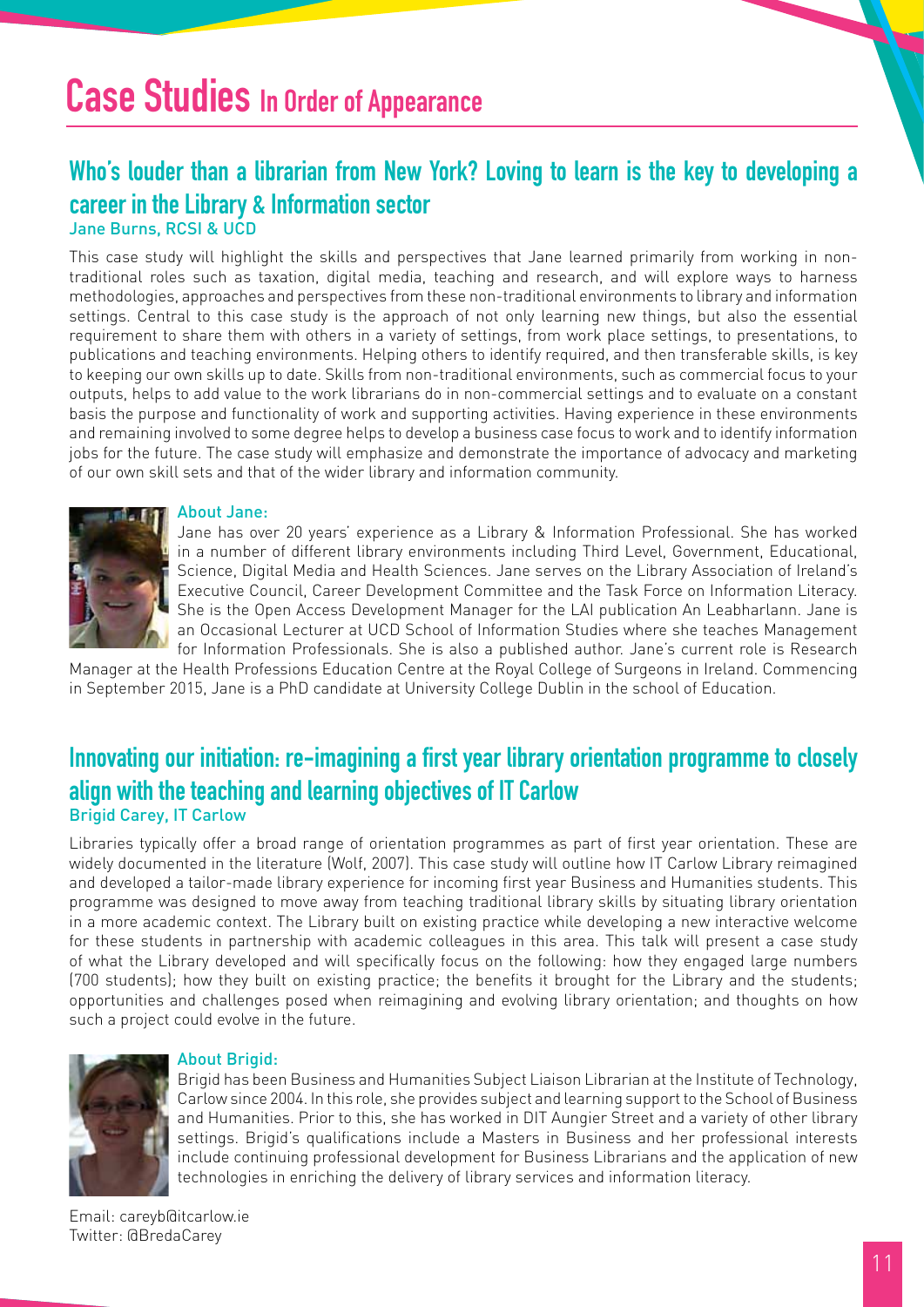## Developing a quality library marketing mix Joshua Clarke, UCD

In the past, UCD Library used to struggle with the challenge of creating and maintaining a consistent approach to marketing the Library's services, facilities and resources. Various messages pushed out by various departments with various looks were the status quo. However, with the establishment of the Library's Communications and Outreach unit three years ago, a lot of effort, in terms of quality and quantity, has been put into creating and pushing out branded, consistent marketing which is loud and clear. This case study will look at some of the positives of having a small but dedicated marketing team, including the obvious benefits of having a graphic designer. It will explore the range of material, both in print and online, produced by the team, and discuss their multi-channel approach. It will also touch upon the exploration and use of cutting edge marketing tools such as Infogr.am and the imminent move into online exhibitions to showcase their collections. Embedding messages where students and staff are active is also an important piece of the marketing puzzle and will be discussed. In addition, some of the successes, failures and challenges encountered in marketing the library will be discussed.



#### About Josh:

Josh has been working at UCD Library since 2004 and is currently the Outreach Librarian, with responsibility for maintaining and updating the Library's websites and social media channels. He also works on the design and dissemination of various Library promotions. His interests include social media marketing for academic libraries and mobile technologies as they pertain to Library services.

Twitter: @jclark923

## HEAR the Health librarians get loud!

#### Anne Madden, St Vincent's Hospital; Aoife Lawton, HSE

HEAR: Health Evidence Awareness Report is a national current awareness newsletter set up by members of the Health Sciences Libraries Group (HSLG) in January 2015. Its aim was to combine the skills and expertise of health librarians from different organisations to produce a newsletter to coincide with health awareness months e.g. the first issue of HEAR in March 2015 was on Ovarian Cancer to tie in with March being Ovarian Cancer Awareness month. The aim of HEAR was to promote health libraries as a source of useful and clinically appropriate information on specific health topics. Each issue is produced by a different editor from the HEAR team which includes librarians from the Health Service Executive, Milford Care Centre, St. Luke's Hospital, St. Michael's Hospital, St. Vincent's University Hospital, Temple Street Hospital, University Hospital Limerick, and the Irish Blood Transfusion Service.

This case study follows the story of HEAR from the genesis of the idea and the "why" behind it, to the "how", using Trello, a free project management tool. The case study looks at lessons learned: what worked, what didn't, and what could be done differently, and examines future developments and further audiences for HEAR.



#### About Anne:

Anne is Assistant Librarian in St. Vincent's University Hospital with responsibilities for providing a range of staff and students with training, expert searching, and an alerting service both tailormade and via a bi-monthly "Evidence Bulletin". Anne is the HSLG CPD Officer, and assists the National Cancer Control Programme as expert searcher.

Twitter: @Gobnait



#### About Aoife:

Aoife works as a systems librarian for the Health Service Executive based at the corporate headquarters in Dr. Steevens' Hospital. She is responsible for managing electronic resources for HSE employees in Dublin, Wicklow & Kildare. Aoife manages Lenus, the Irish health repository, and is involved in a number of specialist projects in the health service. Her professional interests include CPD, evidence based practice, emerging technologies and open access.

Twitter: @aalawton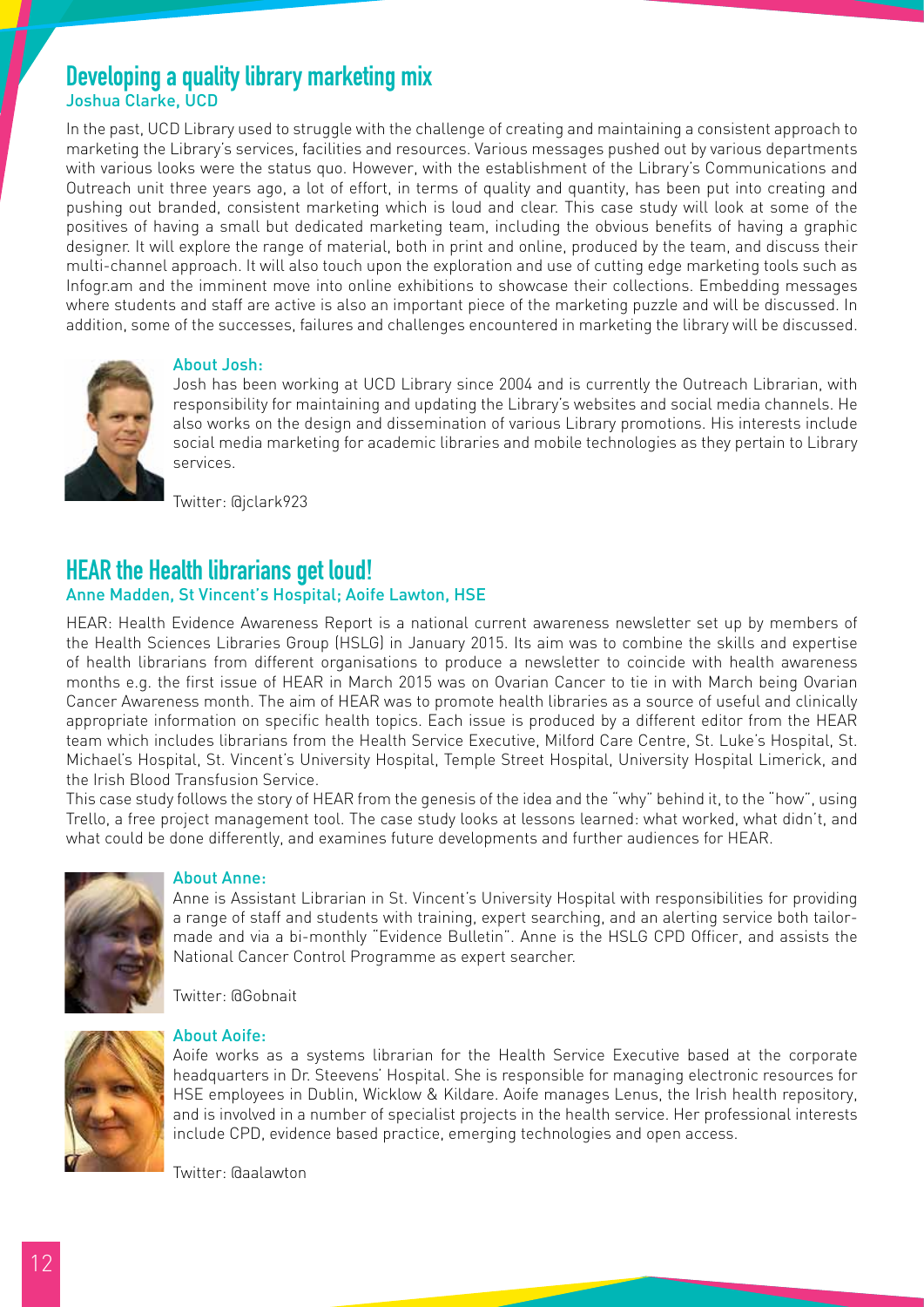## Gollum & the librarians: what is really precious Elaine Harrington, UCC

Special Collections librarians, indeed all librarians, are not merely lovers of rare books and Dewey; we are not merely wearers of glasses and tweed. Just as the ring was precious to Gollum, so too is the process of acquiring skills, and using them, precious to librarians. We librarians are expert at knowing how to learn new skills and adapting said skills for our needs. We embody the student when we learn new subject matter and skills. This presentation discusses how librarians are adept at acquiring knowledge and skills, and then investigates how we take that learning experience and use it to form a learning process for the user. In addition, it describes how the user can then adapt this process for subsequent learning experiences. This talk is based on Elaine's personal experiential learning journey in the health sciences following a Twitter exchange.



#### About Elaine:

Elaine Harrington is Special Collections Assistant Librarian in UCC Library, a role which includes managing and developing a team of three library staff, through to facilitating user engagement of reference, early printed books, and unique and distinctive collections. As Elaine has previously worked in UCC Library's Customer Services, InterLibrary Loan and Health Sciences branch library, she is very much focused on the ways in which users engage with the library, its services and collections and the necessary skills that are required for effective engagement. She is an active member of the LAI's Rare Books & Special Collections Group and CONUL's Collections,

Preservation & Conservation Sub-Committee.

Twitter: @walkerabroad and co-curator @theriverside UCC blog: http://blogs.ucc.ie/wordpress/theriverside/

### Librarian as publisher Alexander Kouker & Conor Murphy, DBS

Studies in Arts and Humanities (SAH) Journal (sahjournal.com) is an open access project involving the collaborative efforts of emerging and established scholars in conjunction with academic librarians. This journal emerged as the by-product of an increasing frustration with the rigid structure and limited scope of the dominant and costly peer-reviewed academic publication tradition. As active teachers and researchers, librarians seek to establish a place where excellent emerging academic work may be aired and interrogated alongside the work of established academics. Another spark to the ignition of SAH has been a desire to provide a space to highlight the importance of building and maintaining meaningful collaboration between academic librarians and the process of publishing academic research. Librarians have long been considered important members of faculty, but too often have been limited to a service-provider role. Librarians can, however, facilitate scholarly freedom by embedding themselves within this new paradigm. Alexander Kouker and Conor Murphy will introduce SAH as a collaborative OA academic journal project. Conor will explain the benefits of collaborating with research librarians through publishing. Alex will elaborate on the mechanics of electronic OA publishing within the context of this new publication.

#### About Conor:

Conor has lectured in Film Studies at University College Dublin and the National College of Art and Design and is currently a College Lecturer in Film and Media at Dublin Business School. His areas of special interest include Transnational Cinema, Hispanic Cinema(s), Documentary Film as well as Film in the Digital Age. An award-winning film producer, he is the Chairman of Filmbase, the leading resource centre for emerging and independent filmmakers in Ireland. Conor is particularly interested in the development of film education at postgraduate level with a specific focus on graduate student feature film production. Conor is the co-founder of the VOICESONFILM research project and is engaged in a number of film-related research activities. Conor is the Editor in Chief of open access journal Studies in Arts and Humanities.



#### About Alexander:

Alexander is Research Librarian at Dublin Business School. His responsibilities include delivery of a range of research and bibliometric support services for academic staff, the management of the DBS institutional repository, and the DBS PlumX platform. He is a perpetual student with a particular interest in digital cultural heritage. Alex is founding editor and regular contributor to the communal library blog libfocus.com. Alex is founder and Managing Editor of the open access journal Studies in Arts and Humanities.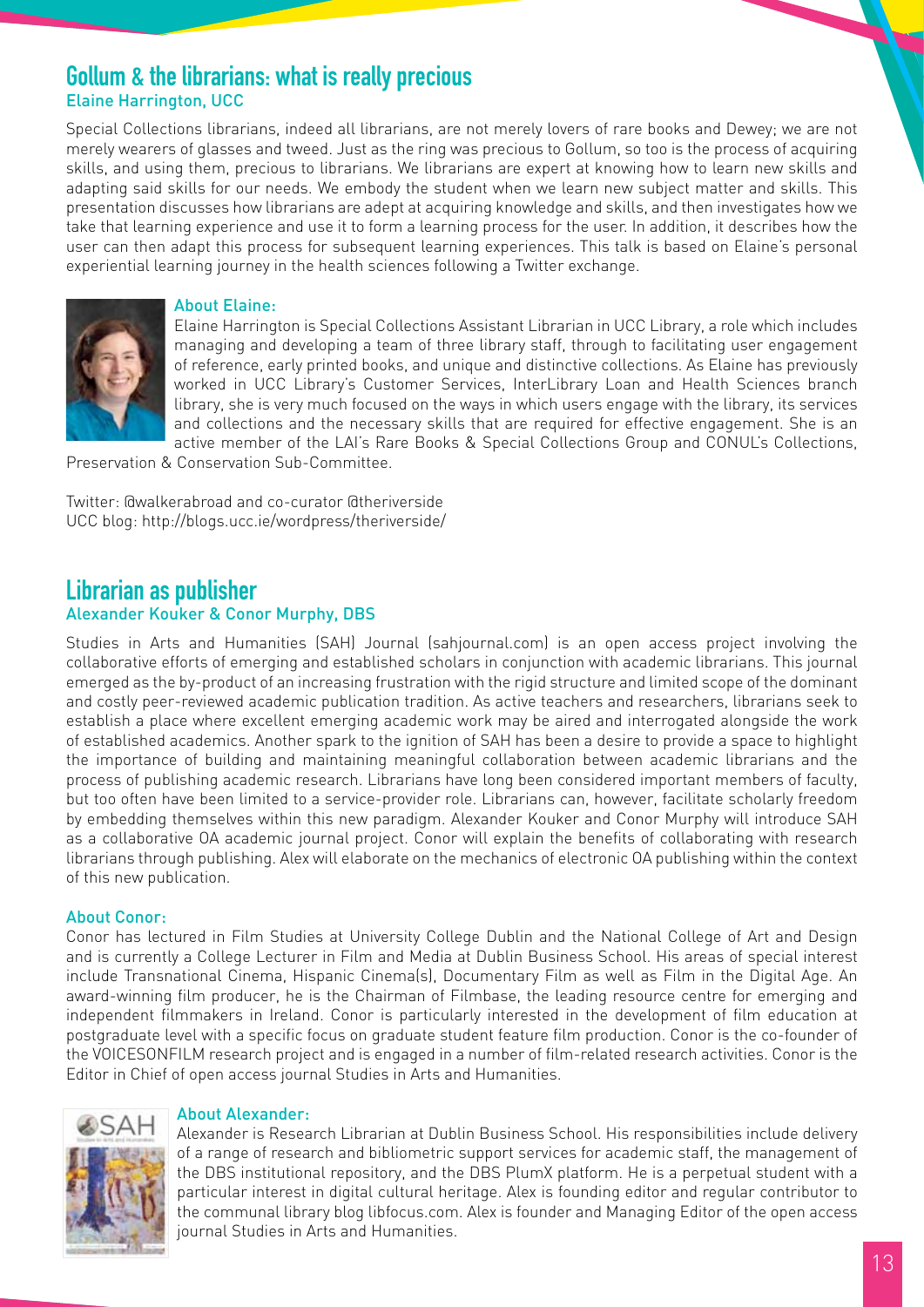## It'll be alright on the night - DCU Library in the digital humanities Peter Dudley & Siobhán Dunne, DCU

From the 1–3 September 2015, DCU Library took a leap into the dark and hosted Digital Research in the Humanities and Arts 2015, a prestigious international conference for those engaged with the digitisation of cultural activity, resources and heritage. Having been awarded the conference following a tough competitive process, the committee, consisting of three librarians, set about planning an event to combine weighty academic presentations on a dizzying array of topics, cutting edge digital art installations, complex multi-media keynote addresses, and a social programme designed to keep a motley bunch of artists, academics and digital pioneers happy and engaged.

Leaving their comfort zone well behind, they were required to act as convenors, curators, mediators, reviewers, technicians and stage hands. They liaised extensively with colleagues across DCU to beg, borrow and steal anything from iMacs and PC monitors to projectors and HDMI cables. They could often be found hammering nails, hanging drapes, dragging tables and eating on the run. There was never a dull moment! In the end, DRHA 2015 was a huge hit. They succeeded in putting DCU on the digital humanities map and shattered a few preconceptions about the influence librarians can have on the academic and cultural landscape.



#### About Peter:

Peter is the Public Services Manager in Dublin City University Library, with responsibility for managing front-line library services. He has worked in various academic libraries, including the University of Pittsburgh (where he also worked as an Assistant Lecturer in Philosophy), the Irish Management Institute, and University College Dublin. He holds a Master's Degree in Philosophy and a Master's Degree in Library and Information Studies.



#### About Siobhán:

Siobhán is Humanities and Social Sciences Librarian at Dublin City University. Prior to this, she held the role of Research Support Librarian at DCU and Information and Library Manager at the National Disability Authority. She has been actively researching how librarians and faculty collaborate to improve the first year learning experience. She recently graduated with a Master's Degree in Education & Training Leadership; her thesis entailed an ethnographic study of research behaviour amongst undergraduate students. Other research interests include bibliometrics for the humanities, academic ebook design and the role of higher education libraries in civic

engagement. Siobhán sits on the LIR HEAnet User Group for Libraries and chairs the CONUL Committee on Teaching and Learning.

Twitter: @dunnesiobhan Linkedin: https://ie.linkedin.com/pub/siobhán-dunne/1b/947/2b1

## Rudaí 23: an online course to upskill the 21st century librarian

#### Niamh O'Donovan, Galway County Libraries; Stephanie Ronan, Marine Institute Galway; Caroline Rowan, St Michael's Hospital

In the current economic climate, new approaches to training the 21st century librarian are needed. To address this need, a free collaborative online course (Rudaí 23), based on the original 23 Things project, was developed by several members of the Western Regional Section of the LAI, with additional collaborators recruited via Twitter. The primary aims comprised the provision of instruction in relation to web tools, advocacy, and on legal, technical and professional topics. This case study details the logistics of establishing, developing, moderating and managing an online course with a team of ten voluntary instructors and a readership of over 300 people. Each "Thing" was researched and written by experienced professionals and tailored to meet the modern librarian's needs. Participation comprised a learning component, completing a task and writing a reflective blog post. The instructors moderated blog posts and the emerging Rudaí 23 community provided online encouragement and support for other contributors. This project drew participants from around the world, highlighting the need for courses of this nature in the information profession. In addition to achieving the learning outcomes of the course, a supportive, collaborative online community network was also established.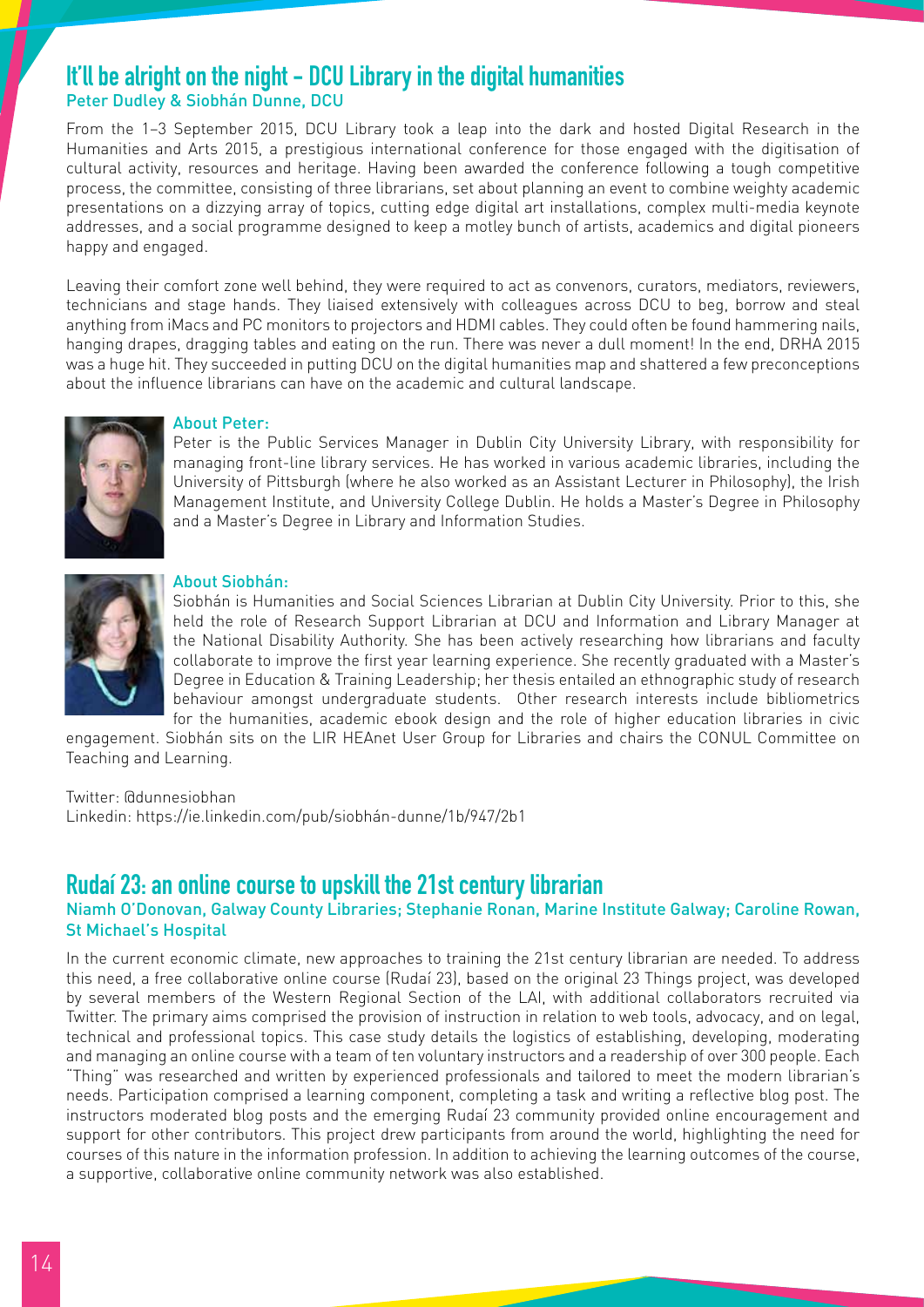

#### About Niamh:

Niamh is a Library Assistant for Galway County Libraries. She is Treasurer of the Western Regional Section of the LAI and founding member of the Literacy For All European Library Network. Her professional interests are social media, group facilitation and community development. She is course coordinator for the Rudaí 23 course.

Twitter: @niamhodonovan LinkedIn: https://ie.linkedin.com/in/niamhodonovan1



#### About Stephanie:

Stephanie is an information professional providing library services to the Marine Institute in Galway. As a solo librarian, she manages all aspects of the library including the institutional repository and is quickly becoming a marine information expert. She is secretary for the WRSLAI, collaborator on Rudaí 23, and a founding member of the Repository Network Ireland.

Twitter: @StephanieRonan LinkedIn: https://ie.linkedin.com/in/sronan



#### About Caroline:

Caroline is the health librarian in St. Michael's Hospital. An enthusiastic advocate for libraries, she is a Communications Officer for the Health Sciences Library Group, a co-editor of HINT: Health Information News & Thinking, as well as a collaborator on HEAR: Health Evidence Awareness Report and on Rudaí 23.

Twitter: @librarianintown LinkedIn: https://ie.linkedin.com/in/rowancaroline

## Radical librarianship: the politics and mechanics of DIY culture and how librarianship might be able to learn from grassroots organisations

#### Kevin Sanders, University of Bath

Radical Librarians Collective (RLC) was founded in 2013 as an "umbrella title for a freely associating collective of autonomous, politically-conscious librarians and information workers" (Lawson, Sanders & Smith, 2015). Its development has helped construct RLC as a fluid and dynamic project. With an increasing international interest in the concept and praxis of radical librarianship, RLC offers a space to participate in dialogue to conceive and build reflexive and socio-politically conscious discourse of librarianship, challenging the idea of neutral librarians and libraries by fostering the agency of information workers to enact productive changes for library services. This case study explicates how the politics and mechanics of DIY subcultures have contributed to the organisation of RLC as a grassroots group. The practices of the collective's members have coalesced a diverse group, from hunt saboteurs, trade union representatives, punks, skateboarders and beyond. It highlights the practical skills that members' actions in activities outside of LIS have imbued the collective with alternative means of organisation for LIS to produce voices of resistance against the neoliberal consensus. This use of resistance tactics has expedited and enhanced our communications and helped to develop a safer space for dialogue, and organisation in a non-hierarchical way.



#### About Kevin:

Kevin has worked in a range of academic libraries since 2008. Following various assistant and paraprofessional roles, Kevin moved into subject librarianship in 2012 at the University of Huddersfield. Since then, he has moved to a role within technical services department at the University of Bath. This has greatly diversified and developed Kevin's skills and professional knowledge base. Kevin has active research interests in the politics of information, and has published work in the Journal of Librarianship and Scholarly Communications as well as cofounding and editing the Journal of Radical Librarianship. The foundation of the Journal of Radical

Librarianship was born of the Radical Librarians Collective, of which Kevin is an active member. Kevin can be found on Twitter as @moananddrone, where his frequent quotations of Samuel Beckett, love of the humble samosa, and incessant analogue synthesiser drones can also be accessed.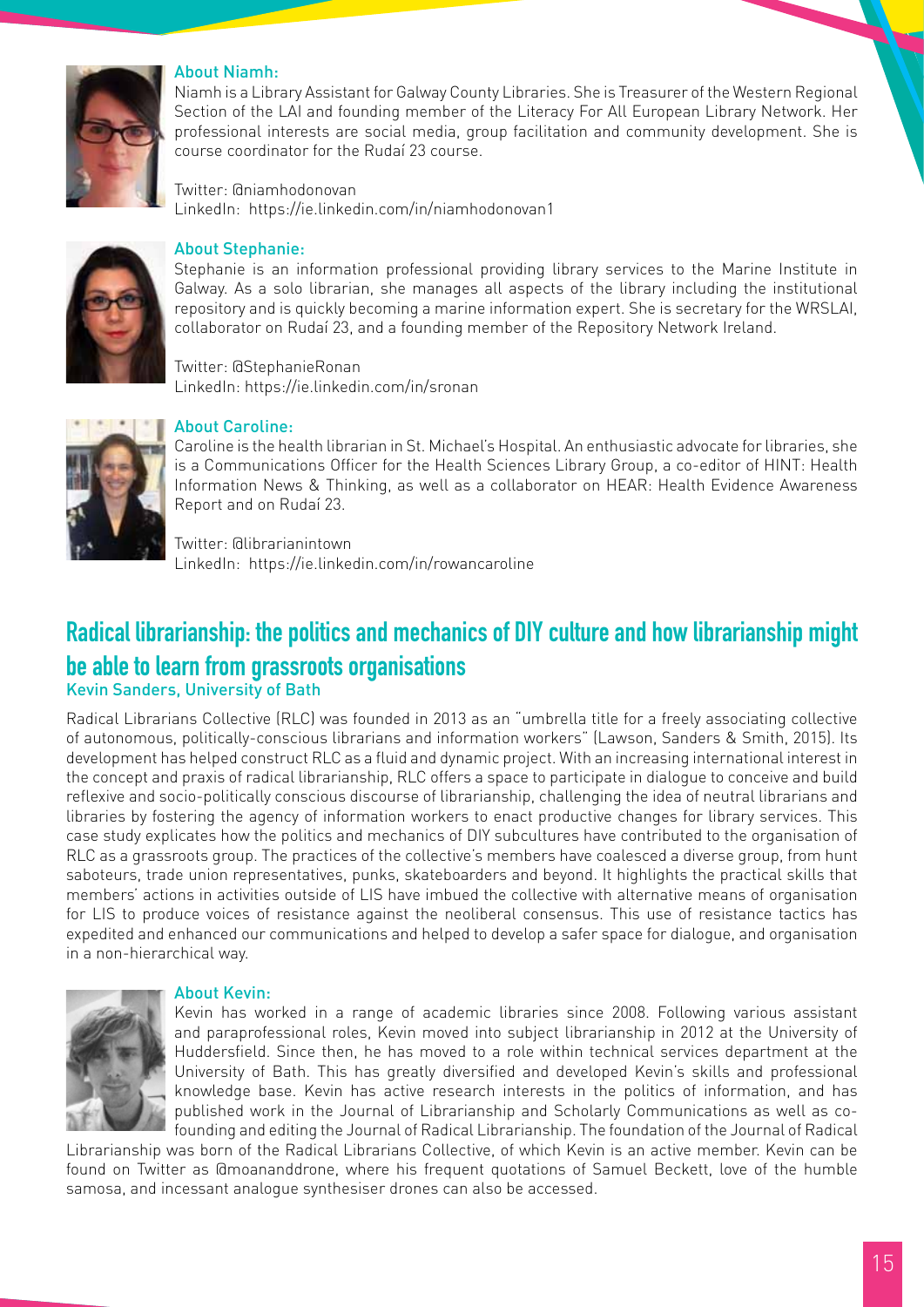### The social librarian: facilitating smart communities Caitriona Sharkey, Ernst & Young

Social media has become a prevalent part of social life and social interaction. It has also been used within the workplace, predominantly as an external marketing and sales tool, but this is changing, and many organisations are looking to social media tools as a tool to encourage and facilitate collaboration, smarter working, and innovation within the workplace. This case study examines how EY, a professional services firm, is using social media tools to facilitate teaming, learning and content creation and curation, and the role of traditional library skills in enabling this.

\*\*Please Note: Due to commercial sensitivity, this talk will not be live streamed or made available after the conference. We also ask that delegates please refrain from tweeting about the content of this talk.



#### About Caitriona:

Caitriona holds a BA (Hons) in Business & Sociology from Trinity College, Dublin, a Postgraduate Diploma in Library & Information Studies from UCD, and a MSc in Strategic Management from Dublin Institute of Technology. Caitriona has worked in academic and special libraries in Ireland for over 20 years, including Dublin City University, National College of Ireland, and RTÉ. She previously worked as Librarian in Dublin Business School (DBS) before moving to EY where she worked as Information and Knowledge Manager with responsibility for library and research services, as well as knowledge management activities. In more recent years, Caitriona has worked

for EY Global as part of their global Knowledge Management team with responsibility for global tax content. She has been actively involved in the Library Association of Ireland for many years, and was a committee member of the Academic & Special Libraries group for 13 years, holding the position of both Treasurer and Chairperson. She has also contributed to the LAI journal An Leabharlann. Caitriona has lectured in DBS since 2009 on both the MBA and MSc Library and Information Management programmes.

## Preserving the past: a case study of the St Canice's Library collection at Maynooth University **Library**

#### Barbara McCormack & Susan Durack, Maynooth University

The Otway-Maurice Collection of St Canice's Cathedral Library in Kilkenny was recently transferred to the John Paul II Library at Maynooth University on a long-term loan basis. The Collection was originally formed following the death of Bishop Thomas Otway in 1693 and was supplemented with the printed books of Bishop Edward Maurice in 1756. It constitutes one of the oldest lending collections in Ireland and contains approximately 1,500 continental imprints. Over 3,000 volumes were relocated to Maynooth University Library in 2014, including approximately 300 books printed before the year 1600 and four items of incunabula (pre-1500 printing), along with several medieval manuscript fragments. This collection required extensive surveying, freezing, defrosting, cleaning, and cataloguing as part of the relocation process. A team from Special Collections & Archives at Maynooth University coordinated all aspects of this work, a feat which involved project management, planning and implementation, communication and collaboration. This session will outline the processes involved in the preparation, transfer and re-housing of an important historical library collection. It will also discuss the skills and expertise needed for special collections librarianship and will be relevant to library managers, cataloguers, and anyone with a general interest in special collections.



#### About Susan:

Susan has worked as a Senior Library Assistant in Special Collections at Maynooth University Library since the early 1990s, a role which involves the curation of early printed books, archives and manuscripts as well as advocacy and teaching. Susan has coordinated a number of successful events and exhibitions over the years and was heavily involved in the development of a new reading room and environmentally controlled storage area for special collections material. Susan oversees the special collections service in the Russell Library and the John Paul II Library at Maynooth University. Susan teaches on the MA in Historical Archives and completed a postgraduate diploma

in higher education in 2012. She was also a representative on the INULS Conference Committee for a number of years. Susan is sponsor and secretary to the Maynooth Community Council, secretary to the NUI Maynooth History Forum and founding member and secretary of the Maynooth Castle Keep Art Group.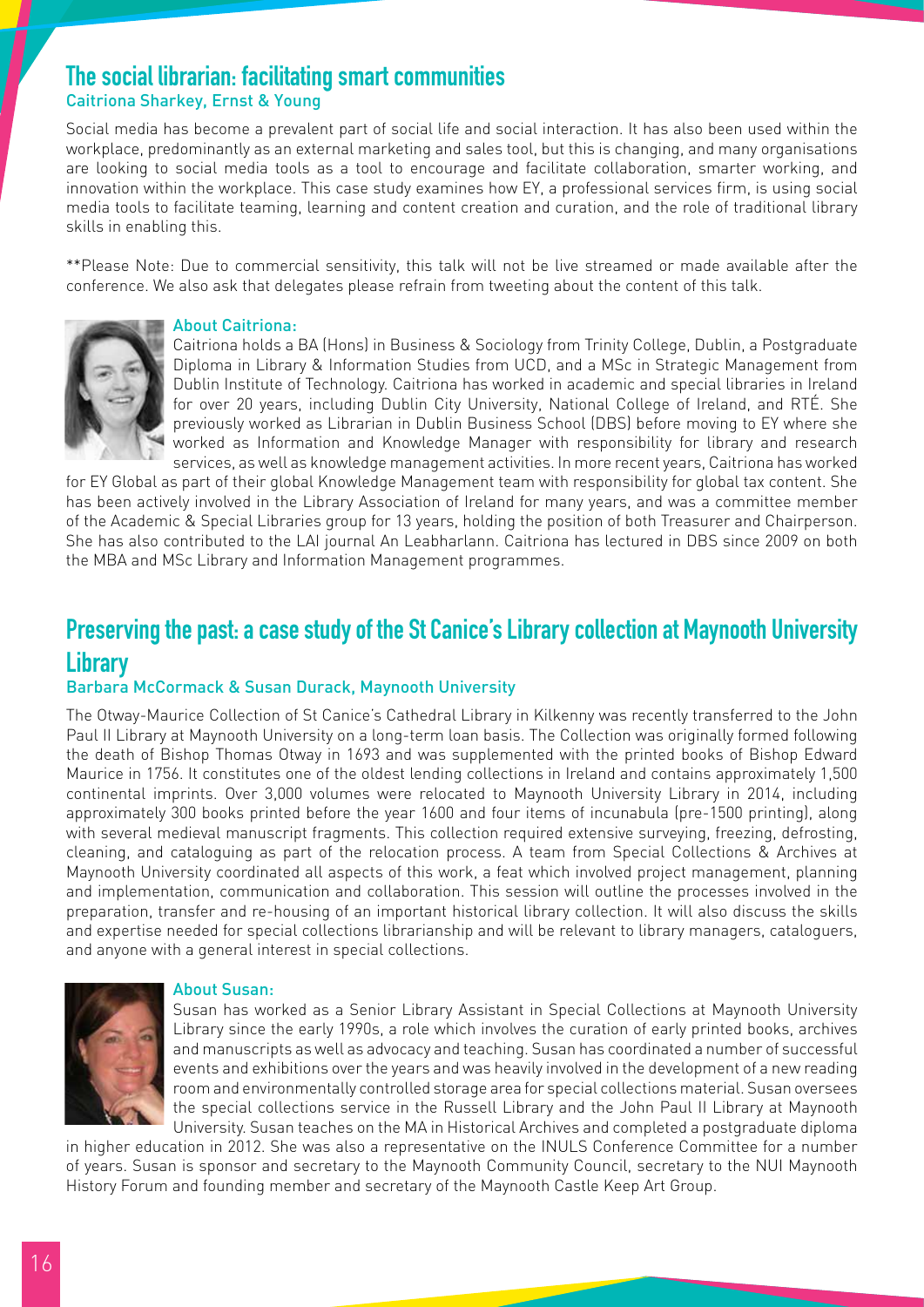#### About Barbara:



Barbara has library experience in a wide range of public and private institutions, including The British Library, Trinity College Library, the Irish Taxation Institute, and Fáilte Ireland. Barbara has presented at numerous conferences and library-related events, including the Rare Books Group Seminar at the Royal Irish Academy in 2012 and the Fourth International Mobile Libraries Conference at the Open University. She has also presented at the Second Annual Conference of the Centre for the Study of Irish Protestantism at Maynooth University and the inaugural CONUL Conference in June 2015. Barbara has completed courses relating to the History of Bookbinding,

the Medieval Book and Letterpress Printing at the London Rare Books School. She was recently awarded the Associateship of the Library Association of Ireland. Barbara teaches on the MA Historical Archives at Maynooth University and has written several articles and book chapters. Barbara is currently Assistant Librarian, Special Collections & Archives at Maynooth University Library, where she manages collections of rare books, manuscripts and archives across two library sites.

## Make some noise with social media: a snapshot of the challenges, opportunities and best practice when using social media in an academic library Rónán Lynch, IT Carlow

Academic libraries have largely adopted social media to engage with library users and to market their libraries (Collins & Quane-Haase, 2012). However, practices vary hugely and this is reflected in how social media is chosen, used and how content is shared. Furthermore, recent research by the publisher Taylor & Francis indicated that there is frequently an absence of policies underpinning practice. Their white paper found that only "about a third of libraries responding to the survey had a policy in place" (Taylor & Francis, 2014). Interestingly, according to the same survey a large proportion of the respondents still do not intend to put a social media policy in place - "over 40% had no plans to introduce one" (Taylor & Francis, 2014). By considering these issues, this presentation will outline a snapshot of the challenges and opportunities presented when using social media. It will present some critical reflections on the use of social media in Academic Libraries drawing from practice, desktop research, and key findings in the literature in a concise way. It will outline good practice when using social media and will also act as a useful reminder for those already well-established and as a set of guidelines for those who are more recent adopters.



#### About Ronan:

 Rónán is currently employed at the Institute of Technology Carlow as Liaison Librarian to the School of Engineering. He has been in this role for the last 10 years. During his career Rónán has mostly worked in the academic and research library sector. Prior to coming to Carlow, he has spent time employed at Institiúid Teangeolaíochta Éireann (ITÉ), UCD Library and DIT library Service. He also spent a short time working at the Diageo/Guinness library. Rónán's first introduction to library work began as work experience in the Library of Maynooth University. Rónán is interested in how libraries can work and partner with colleagues across campus to best support all library

users in reaching their end goal. He is particularly interested in library strategies in relation to student retention and helping all students to fulfil their best potential in a complex information landscape.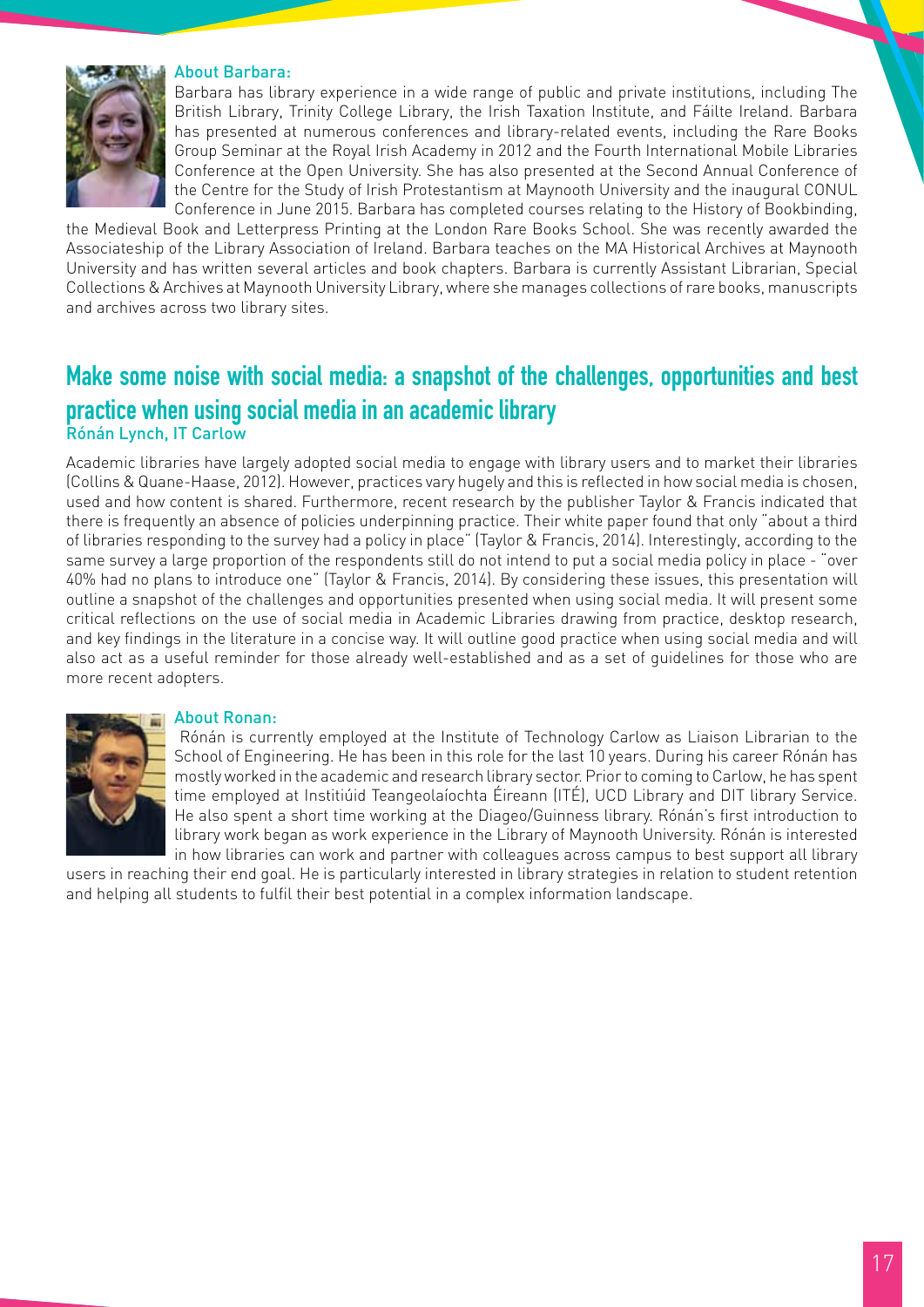# **Workshops**

## 3 practical approaches to being seen and heard: posters, doctoral research and peerreviewed articles

Laura Connaughton, Maynooth University; Mary Delaney, IT Carlow; Helen Fallon, Maynooth University

#### Part 1 - by Laura Connaughton

This session will outline why librarians should consider submitting a poster to a conference and will provide lots of tips and suggestions on the content and design of conference posters. The aim of the session is to help attendees develop their skills and knowledge to produce high quality posters.

#### Part 2 - Just do it; Librarians and Doctoral research by Mary Delaney

This session outlines how Mary selected, pursued, researched and completed Doctoral studies. It is of practical interest to anyone considering or already pursuing similar research projects. It will focus on the practical challenges and opportunities facing librarians when pursuing Doctoral research and will conclude with the key lessons learned.

#### Part 3 - How to increase your chances of publishing in peer-reviewed journals: Tips from an editor by Helen Fallon

This session will draw on Helen's experiences of editing a themed issue of New Review of Academic Librarianship. It will cover the submission and selection process from the editor's perspective. The aim of the session is to help library staff increase their likelihood of having articles accepted for peer-reviewed journals.



#### About Laura:

Laura is Assistant Librarian for Library Information Services in Maynooth University Library as well as Subject Librarian for Celtic Studies. Laura has a real interest in the development of Library and Information Services, particularly meeting the needs of next generation library users in a changing library environment. She was the recipient of the 2015 A&SL best poster award and has presented at national and international conferences.

Twitter: @lozconn



### About Mary:

Mary is Head of Library and Information Services in Institute of Technology Carlow, which she joined in September 2014. Prior to this, she was at Maynooth University where she had a variety of roles, the most recent being Senior Librarian for Learning, teaching and Research Development with responsibility for aligning the University Library with the wider teaching, learning and research goals of the University. She recently completed an education doctorate at Sheffield University.

Twitter: @MAntonesa



#### About Helen:

Helen is Deputy Librarian at Maynooth University. She previously worked in Dublin City University and taught librarianship at the University of Sierra Leone. She has presented academic writing programmes in Ireland, the U.K. and Malaysia, and has published extensively. In 2012 she was awarded fellowship of the Library Association of Ireland.

Twitter: @helenfallon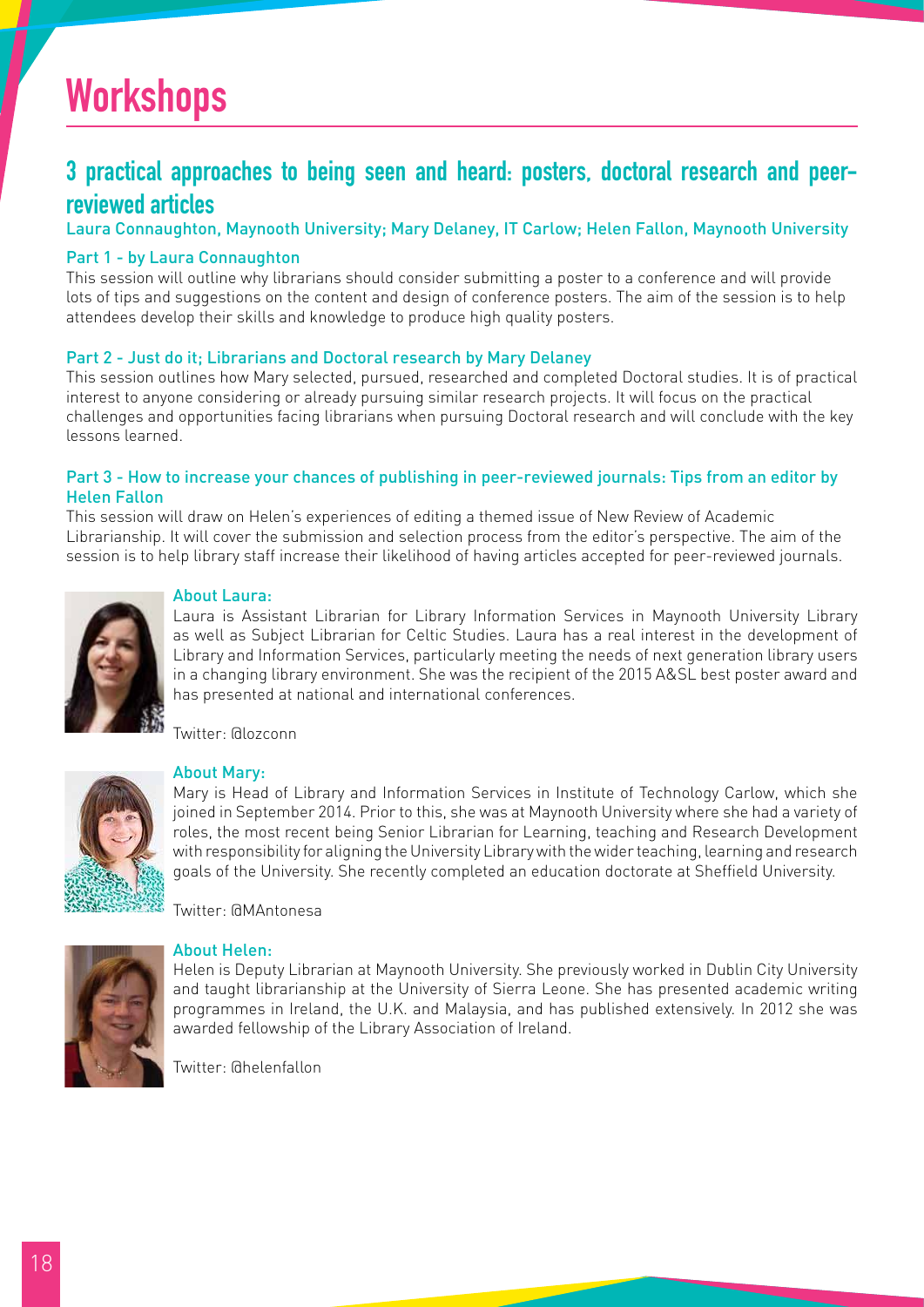## Planning a symposium to promote your collection

#### Joanne Carroll, Irish Film Archive; Marta Bustillo, TCD

This workshop aims to offer practical advice for planning a symposium to promote library resources or specific collections. During the first 15 minutes, the presenters will discuss their experience of organizing the Clarke Studios Symposium to promote the collection of material from the Harry Clarke Studios Archive, held in the Manuscripts & Research Library at Trinity College Dublin. The symposium was used as a means to draw attention to the research potential of the collection. After the presentation, attendees will be divided into groups. Each group will be asked to work on a case study provided by workshop participants and selected in advance by the presenters. The groups will develop a proposal for a symposium covering the following aspects: collaborators and prospective audience; funding and finances; selection of speakers; event administration; event promotion. The groups will have time at the end of the workshop to present their proposals and discuss any issues they encountered.



#### About Joanne:

Joanne is the archivist for the Liam O'Leary Collection for the Irish Film Archive, based in the National Library and she previously was the digital photographer for the Clarke Studios Digitisation Project. She completed her MA in History in 2009, followed by her Masters in Archives and Records Management in 2011. Joanne's work subsequently has focused on the digitisation of contemporary and archival records, and the preservation of and access to archival and digital materials.

Twitter: @jomograd LinkedIn: https://ie.linkedin.com/pub/joanne-carroll/58/16b/613



#### About Marta:

Marta is Assistant Librarian in the Digital Resources and Imaging Services Department in Trinity College Library, working as Metadata Cataloguer for the Clarke Stained Glass Studios Collection. Marta has a Ph.D. in Art History from Trinity College Dublin, and an M.A. in Information and Library Management from Northumbria University. She has managed digitisation projects at the library of the National College of Art and Design in Dublin and the Fleet Library at the Rhode Island School of Design in Providence, Rhode Island.

## Develop your creativity to engage students deeper

#### Peter Reilly, University of Limerick & Catherine Lee, (RCSI, Beaumont Hospital)

This workshop explores several innovative teaching strategies developed during the course of delivering workshops to graduate business students. The techniques discussed are applicable to most subject domains to ensure engagement. These focus on students adopting a creative approach to formulating a valid research topic. Drawing upon a suite of multi-disciplinary resources, including blogs, interactive tutorials, online videos, and posters, to develop their cognitive and metacognitive abilities. Emphasising these life-long learning skills are applicable to both an academic and work place environment. Novelty images are used to stimulate curiosity, and as a device to explain the value of approaching a topic holistically. Introducing Harold Jarche's theoretical framework of "Seek, Sense, Share" from the Knowledge Management (KM) domain provides a different reflective lens from which to view their research journey. Contrasting this strategy are the six Ds of "Solution Fluency", a universal creative problem solving approach providing greater clarity to the process. Applying Dave Gray's visual thinking techniques cultivates a habit of drawing and doodling which aids defining and communicating complex ideas easier. The real lesson learned from applying these strategies is encouraging students to experiment and make mistakes which are all part of the learning experience.



#### About Peter:

Peter is faculty Librarian to the Kemmy Business School at the University of Limerick, a position he has held since 2008. Prior to this he worked in the Radio Archives Division of RTÉ based in Limerick for six years and was responsible for preserving cataloguing and digitizing legacy material. Peter has presented at many national and international conferences. He recently had his first scholarly journal article "Strategies to Ensure Deep Learning Occurs in MBA Information Literacy Workshops" published in the Journal of Business and Finance librarianship (Vol. 20, Iss. 3, 2015) His research interests are Information Literacy, and applying creativity in a teaching and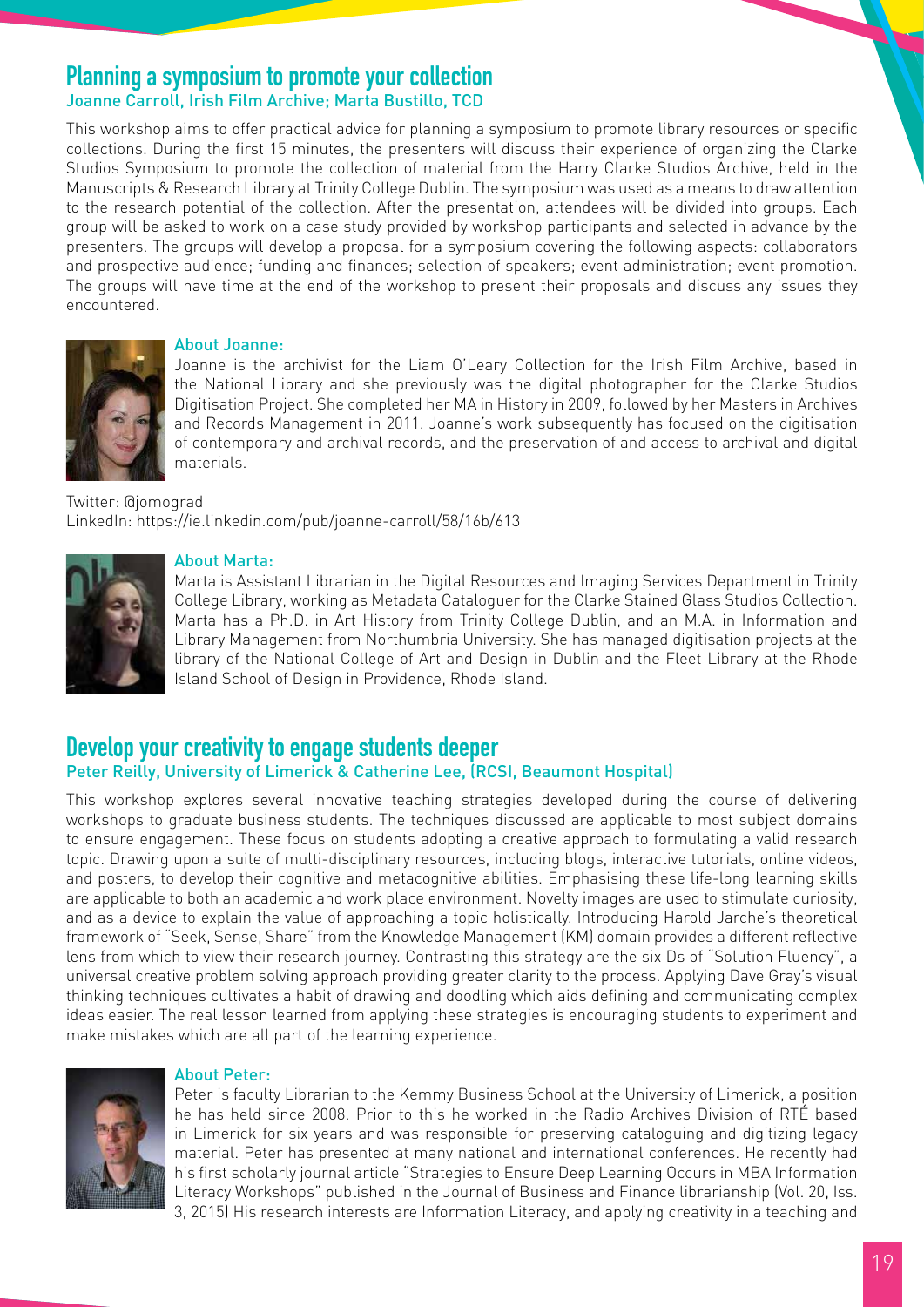learning context. As Chair, and former Secretary of the LIR HEAnet Usergroup for Libraries Committee, he has actively been involved in organising training events and annual seminars for members.

## Practical tools to safeguard digital privacy: what you can do to protect your patrons, in and out of the library

#### Alison Macrina, Founder and Director of the Library Freedom Project.

A demonstration of technology tools that can help thwart surveillance and data collection. These are tools that can be installed on library computers or taught to patrons in computer classes. Alison will provide examples of practical ways for people to prevent search tracking, browse the web anonymously, and encrypt some of their online communications. The range of tools covered offer solutions for people at all levels of technical ability.



#### About Alison:

Alison is a librarian, privacy activist, and the founder and director of the Library Freedom Project, an initiative which aims to make real the promise of intellectual freedom in libraries by teaching librarians and their local communities about surveillance threats, privacy rights and law, and privacy-protecting technology tools to help safeguard digital freedoms. Alison is passionate about connecting surveillance issues to larger global struggles for justice, demystifying privacy and security technologies for ordinary users, and resisting an internet controlled by a handful of intelligence agencies and giant multinational corporations. When she's not doing any of that,

she's reading.

Twitter: @libraryfreedom (LFP account) and @flexlibris (personal account)

## Outreach in 140 characters

#### Karolina Badzmierowska & Prof Susan Schreibman, Letters of 1916 Project / An Foras Feasa / Maynooth **University**

The Letters of 1916 Project was launched in September 2013 with a team of two people, a handful of institutional collaborators (libraries, archives, and museums), and only 300 digitised letters. Since then, over a dozen people have worked on the project, the number of institutional collaborators has grown to 23, and there are over 2200 letters in the database. The project has attracted over 1100 registered users online who both upload privately held letters and transcribe letters in the database. There are over 340 volunteers enrolled through Volunteer Ireland and nearly 50 individuals who have added their family letters to the project. Behind this success, especially in the terms of outreach, is the project's use of Twitter, with over 3400 followers with an average of 140 new followers each month. This hands-on workshop will demonstrate some of our outreach strategies using Twitter and how different strategies are used for the general public, research and education communities, media outlets and cultural institutions. Twitter proved to be the platform to not only (out)reach to new audiences, but also to engage and interact on a scale that would not be possible in a physical setting.



#### About Karolina:

Karolina is a PhD researcher with the Digital Arts and Humanities Structured PhD Programme in the Department of History of Art and Architecture, Trinity College Dublin, where she was awarded a Postgraduate Research Studentship in 2013. Karolina's PhD topic explores digital methodologies in art historical research, with a focus on the concept of online research environments. Her career to date combines strong interests in digital humanities, art history, culture, heritage and museum studies.

Twitter: @karolinabadz and @letters1916



#### About Susan:

Susan Schreibman is Professor in Digital Humanities at Maynooth University and Director of An Foras Feasa. Her publications include Thomas MacGreevy: A Critical Reappraisal (Bloomsbury 2013), A Companion to Digital Literary Studies (Blackwell, 2008), and A Companion to Digital Humanities (Blackwell, 2004). She was the founding Editor of the peer-reviewed Journal of the Text Encoding Initiative. Professor Schreibman is the Irish representative to DARIAH, a European infrastructure in Digital Humanities.

Twitter: @schreib100 and @letters1916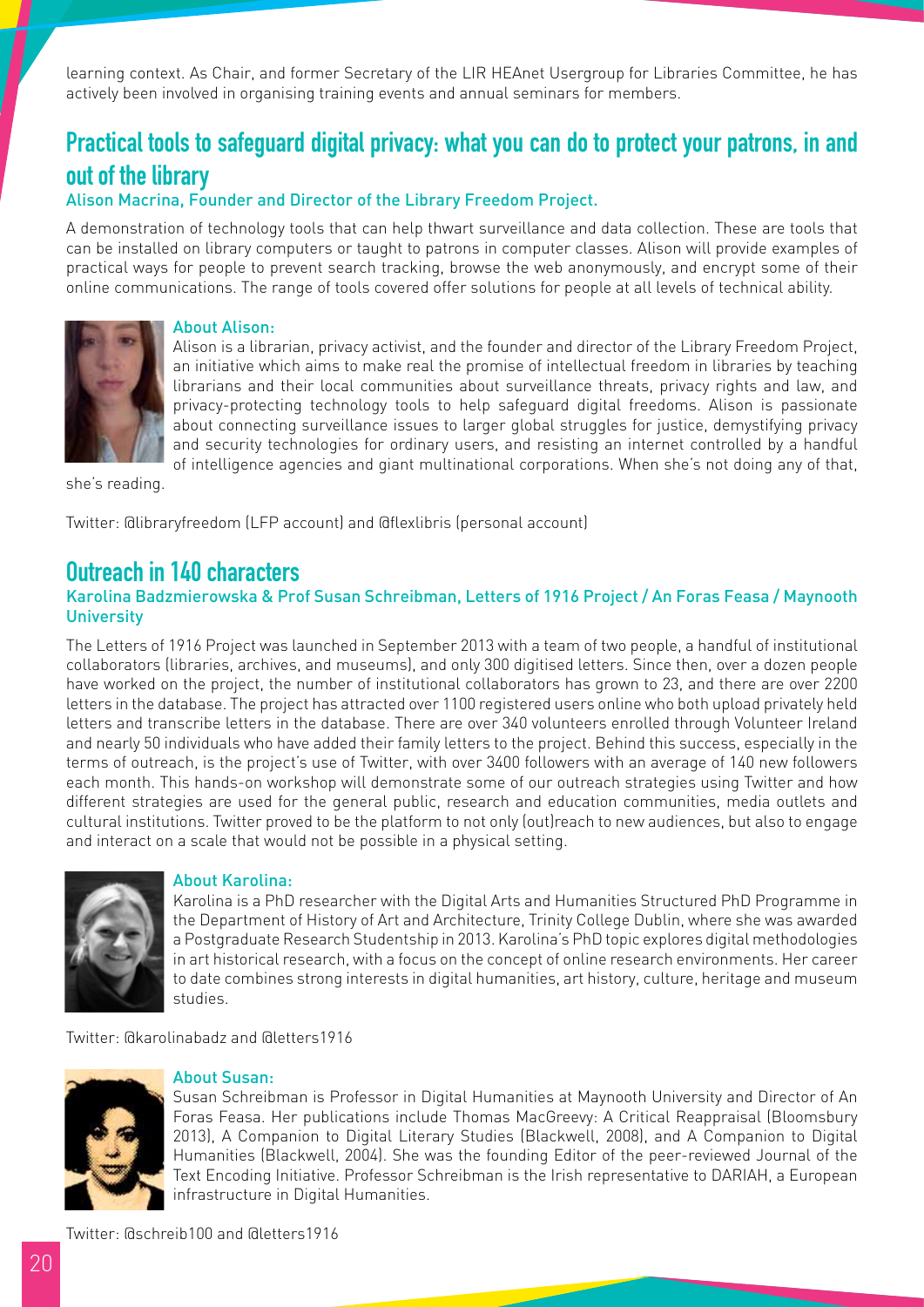# Lightning Presentations

## Telling stories and engaging the public: experiments in online exhibitions at the Library of Trinity College Dublin

## Greg Sheaf & Estelle Gittins, TCD

Until recently, showcasing the vast collections of the Library of Trinity College Dublin involved exhibitions held in the College's magnificent Long Room. Increasingly however, the Library has been making use of the digital realm as well as the physical one to highlight its treasures. The Library has digitised and made available to an online audience thousands of items using their Digital Collections repository, but there is still a need to emphasise particularly significant content and objects. This requires a means to tell narratives about them, and to use them to tell narratives, which exhibitions have traditionally fulfilled. This presentation highlights some of the avenues explored in the last seven years in using exhibits to tell stories online. It explores the move from the first faltering steps with converting PowerPoints, through commercially-produced Flash exhibitions, through to Lightbox, blogs and partnership with Google. TCD has moved from having no virtual exhibitions at all, to digital exhibitions uploaded after the physical exhibition is finished, to online exhibitions that complement or replace completely their physical equivalents. The move to virtual exhibitions brings its own concerns and rewards, and the opportunity for everyone to be their own curator of content.



#### About Estelle:

Estelle was appointed as Assistant Librarian (Manuscripts) within the Manuscripts & Archives Research Library, the Library of Trinity College Dublin in 2005. She holds a BA in Art History from Warwick University, an M.Litt in Art History from St Andrews University and an H.Dip in Archival Studies from University College Dublin. She has previously worked as an archivist at Christies' Auction House, the National Gallery of London and Eneclann. She has been a member of the Trinity College Archives Committee, the Trinity College Information Compliance Committee, and was Hon. Secretary of the Irish Society for Archives from 2007-2010. She is editor of the Manuscripts at

Trinity Blog and is project lead on the Library's 1916 blog project Changed Utterly – Ireland and the Easter Rising.



#### About Greg:

Greg also joined the Library of Trinity College Dublin in 2005. He read Jurisprudence at Oxford and after moving to Ireland in 1999, completed an Information Studies diploma at UCD and served an apprenticeship as a library assistant at St Vincent's University Hospital.

Greg currently works as both a Subject Librarian and the Library's Web Services Librarian. In this latter role, he oversees the Library's website and social media streams, providing direction and guidance on blogs, Facebook and Twitter to colleagues. He is heavily involved in the technical aspects of the Library's online exhibitions. Greg is a co-author on a variety of studies conducted by

academic staff at Trinity, including several Cochrane reviews and protocols.

## Smashing Student Stereotypes: The SLIP Ireland Venture Clare Murnane & Helena Byrne

Inspired by the conference theme of smashing stereotypes, the SLIP Ireland team highlight the recent contribution students have made to the Irish LIS community. SLIP Ireland (Students, Librarians & Information Professionals Ireland) is a group formed and run by postgraduate students studying library and information studies. This blog evolved from the need for more dialogue on all things theoretical and practical for students, librarians and other information professionals. This presentation will outline who they are, what they stand for and what to expect from this group over the coming year. For more information, see www.slipireland.blogspot.ie and @SLIPIreland



#### About Clare:

Clare is a graduate of Trinity College Dublin, having completed her Bachelor's Degree in Philosophy in 2013. She also recently completed the Masters in Library and Information Studies (MLIS) at University College Dublin in 2015. Clare has been involved with SLIP since the beginning and regularly runs live Twitter chats @SLIPIreland. Her research interests include the phenomenology of information and information literacy.

Twitter @Clarebrarian.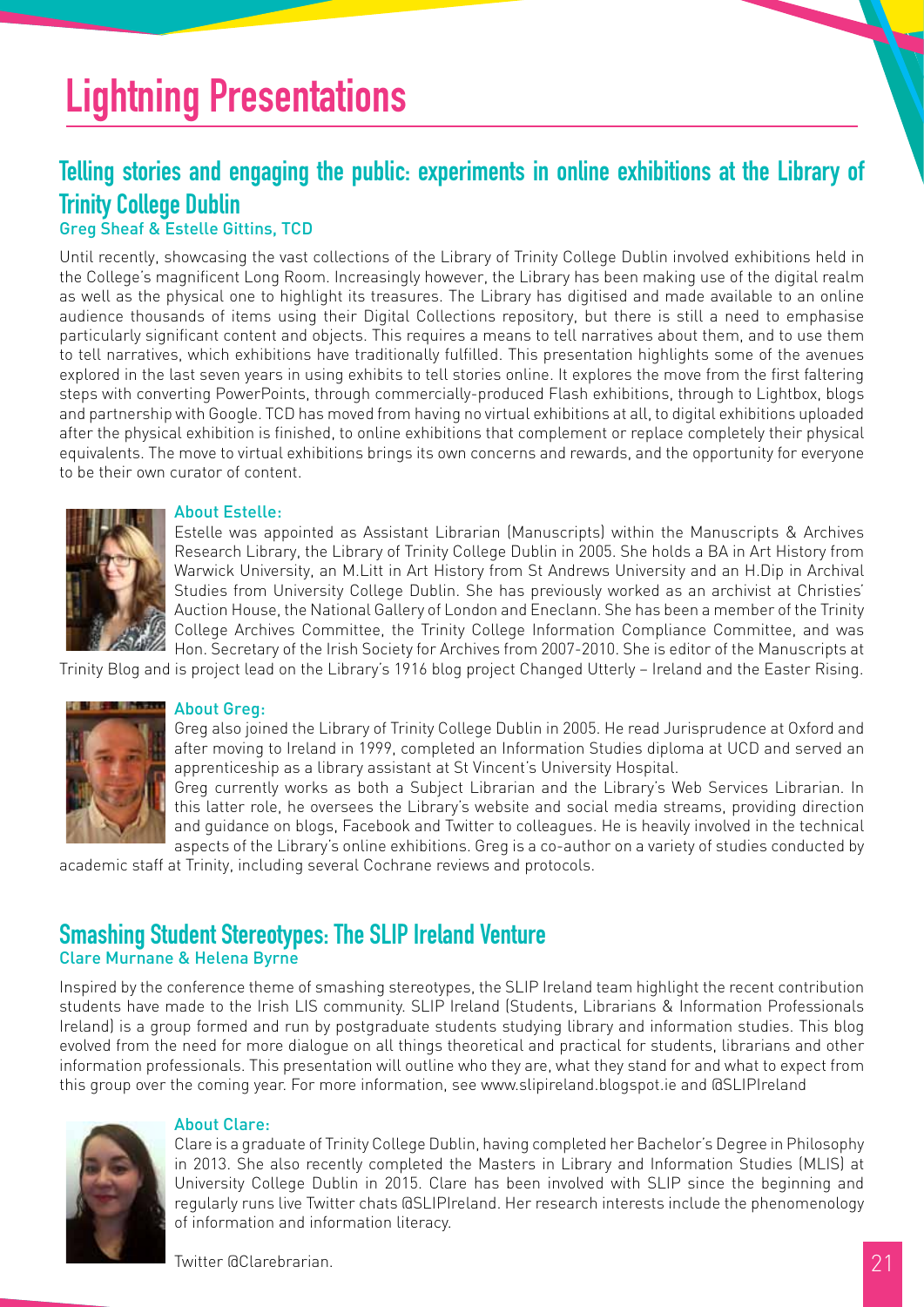

#### About Helena:

Helena Byrne completed the Masters in Library and Information (MLIS) at University College Dublin last year. She is currently working on the 2015 General Election web archiving project at the British Library. When finished, this collection will be available to the public through the UK Web Archive at www.webarchive.org.uk. Her main research interest is documenting the undocumented, particularly women's involvement in sport. Previously, she worked as an English language teacher in Turkey, South Korea and Ireland.

Twitter: @HelenaMLIS

## The spinster librarian and the women of 1916: smashing both stereotypes Orla Nic Aodha, St Patrick's College, DCU

In honour of the 100th Anniversary of the 1916 Rising, this tongue in cheek presentation will explore the stereotypes that are the spinster librarians (think about the depiction of her as the lonely shy retiring spinster in the 1947 classic "It's a Wonderful Life"), and the women of 1916 – who fought alongside the men during the 1916 Rising on the streets of Dublin, and how their contribution was largely ignored by the history books, reduced to a footnote or praised only for their tea-making and nursing skills! After the Rising and during the early years of our nation and nation-building, did De Valera reduce the Women of Ireland to dancers at a crossroad? One hundred years later, let's smash both stereotypes. Orla believes that librarians have a duty to be loud, angry, and political! This presentation will include reference to a recent 3U project that St. Patrick's College library was involved in called "Outsider Women", part of which included the digitisation of the writings of Agnes O'Farrelly – a founder member of Cumann na mBan who was present in Wynn's Hotel for its inaugural meeting. How many of us know who she is today? For more information, see http://ofarrelly.dcu.ie and http://3u.ie/3u-research/3u-digital-humanities/



#### About Orla:

Orla is Head Librarian in St. Patrick's College, DCU. She is very interested in how the Academic Library can connect with the local community, especially in the newly built state-of-the-art landmark library building in Drumcondra – already a talking point and a feature of the Northside skyline. She has a Masters in Nua-Ghaeilge and completed her thesis on Máirtín Ó Cadhain, an alumnus of the College. Her thesis was a comparative piece comparing the writings of Ó Cadhain, Orwell and Kafka. She sees the academic librarian as collaborator alongside the Academic and their partners in research. She detests the commercialisation of education and attacks on

Academic Freedom. She is a feminist and believes that gender equality has yet to be achieved.

Website: http://leabharlann.spd.dcu.ie/ Twitter: @OrlaNicAodha

### Shattering stereotypes – from shush to showcase Mary Dunne & Mairea Nelson, Health Research Board

The work we do is important and makes a difference to the lives of others. However, this isn't always evident to those who fund our libraries. Many people still associate libraries with 'books' and the role of librarians as simply supporting the work of others. How do we demonstrate our worth in a meaningful, stimulating way to those who need to know? By shaping our image through short, sharp showcases. For their lightening presentation, Mary and Mairea will share their experience of presenting to their organisation.



#### About Mary:

Mary Dunne is a chartered librarian working in the National Documentation Centre on Drug Use, based in the Health Research Board, Dublin. Her qualifications include a Masters in Psychology and a Masters in Information and Library Studies (Distinction).

Linkedin: http://ie.linkedin.com/in/LibrarianMaryDunne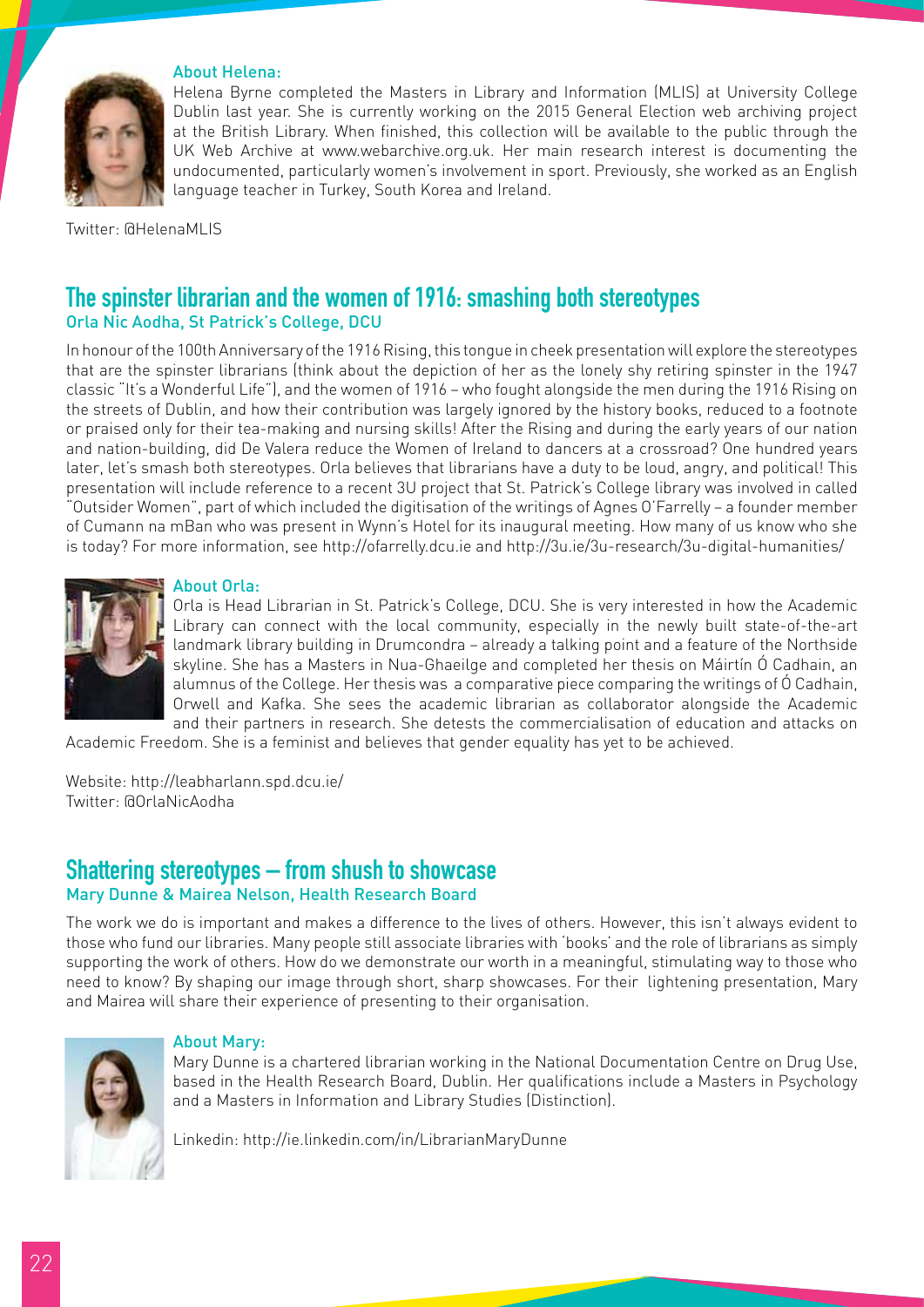

#### About Mairea:

Mairea Nelson is an Information Officer in the National Documentation Centre on Drug Use. She has a Masters in Applied Social Research from Trinity College Dublin and has recently been awarded Chartership from CILIP.

Twitter: @hrblibrarians Linkedin: https://www.linkedin.com/in/mairea

## The Heritage Council Library and Information Management project Siobhan McGuinness, Heritage Council

Siobhan was granted an internship in March of 2015 for the purpose of implementing solutions and addressing challenges brought to light in a consultant's evaluation of the Heritage Council Library. The Heritage Council Library and Information Management Project came about through a site evaluation report in 2014 by Jane Donohue, an archivist and records management consultant. Ms Donohue outlined the staff's observations of the challenges and problems facing the library, namely with lack of space for new material and lack of appraisal for old material. Internship tasks included teaching staff how to store and manage their information, both online and in the library; changing attitudes of staff (which included a lack of knowledge of the skill set of a librarian and a reluctance to allow an intern to make changes); and developing library and information champions within the organisation that could advocate for these new solutions. Implementation of the consultant's recommendations required Siobhan to quickly hone new professional skills to complement her foundation of skills learned in both library school and her prior career in the hospitality industry. The expected completion date of this internship was December 2015.



#### About Siobhan:

Siobhan is from Waterford City, Ireland, and gained her MLIS in University College Dublin in 2013. Siobhan is new to the LIS profession and is very interested in public libraries, school libraries, culture, arts & heritage. Recently, Siobhan achieved an internship with The Heritage Council of Ireland as a Librarian. Siobhan can be found all the time on twitter @shivguinn. She is also part of team #uklibchat, SLA's Digital Committee and in 2014 was part of Rudai23 team.

### Changing spaces, changing roles: managing events at MU Library Elaine Bean, Maynooth University

Events and exhibitions are areas which have significantly and continuously grown in MU library since moving into their new €20 million building in late 2012. With an extensive range of new facilities and resources, it soon became clear that events management was becoming an important and growing function for the Library. The library hosts all sorts of events such as book launches, Green Campus BioBlitz, graduation receptions, seminars, art exhibitions, and the University Alumni Soirée. In this lightning talk, Elaine will give an overview of how the growth of events held in the library gave them the opportunity to evaluate their management of events, which in turn fostered Elaine's new role as Senior Library Assistant for Facilities and Events. Having worked for over 12 years in the Learning, Teaching and Research Development Department of MU library, this role was a huge change and a great opportunity to leap out of her 'comfort zone' to start a new chapter in her career. This talk will highlight non-traditional skills needed for the new role, along with an overview of the twist in her career path which took her to this new position and future in MU library.



#### About Elaine:

Elaine Bean is a Senior Library Assistant (SLA) at Maynooth University. She has recently begun a new role as SLA for Facilities and Events. Previous to this she was responsible for the Library's highly successful orientation programme and was centrally involved in the establishment of the Library's innovative and popular LIST (Library Information Skills Tutorials) initiative. She has presented at national and international conferences, including the 2014 Internet Librarian Conference, where she spoke on the library app, Findit@NUIM and LILAC 2015. Elaine has a keen interested in the application of new technologies to library services and recent examples include

work with a range of social media and animated video software to promote the Library.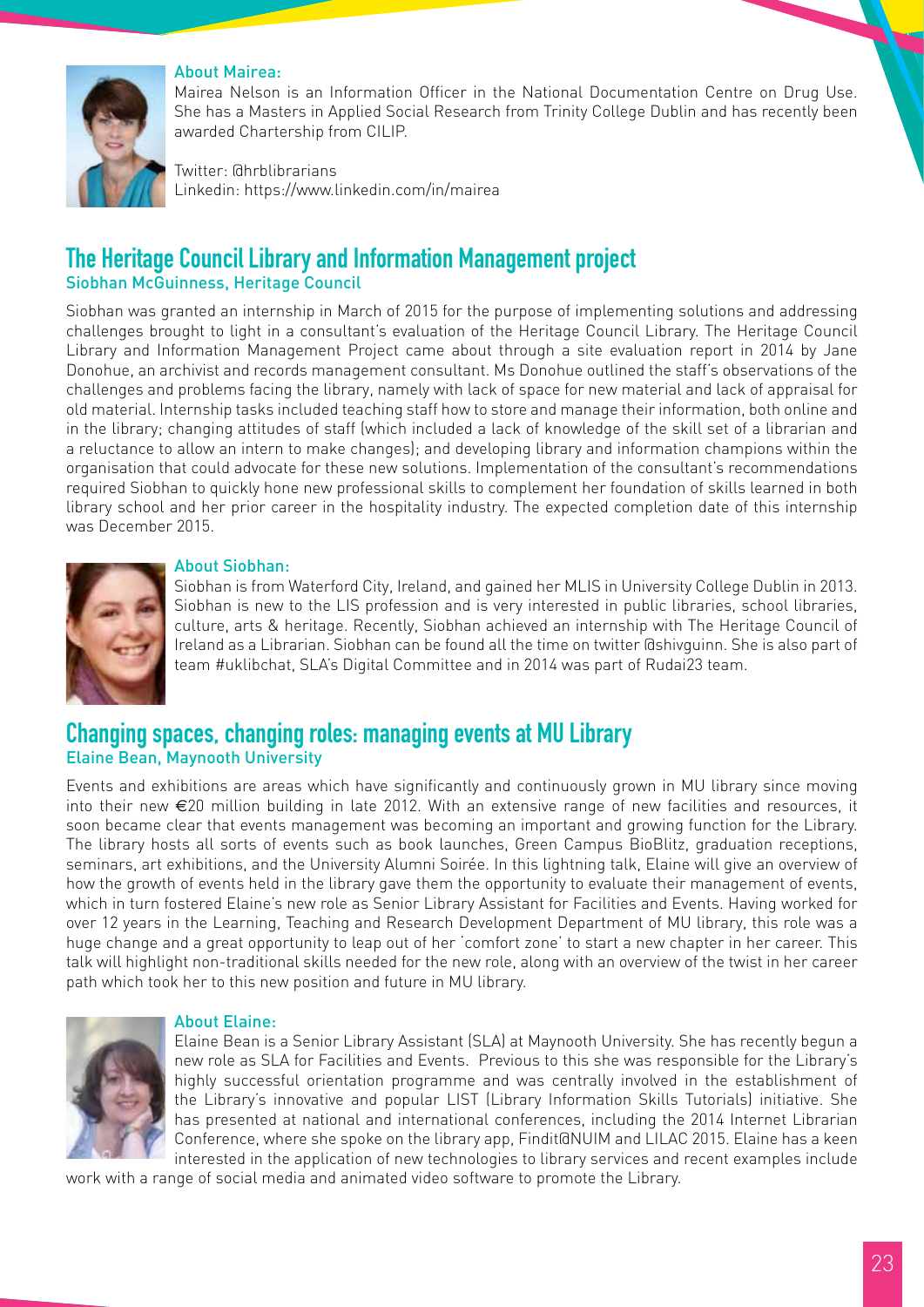## Committee Officers

#### Chairperson (June 2013 – June 2017)

#### Eva Hornung (Dipl.-Bibl. [FH], MLIS, PhD, FLAI, ALAI, FCLIP)

Eva studied at the Hochschule für Bibliothekswesen in Stuttgart and worked as a Children's Librarian for a number of years. In 1999 she moved to Ireland to complete an MLIS at UCD. Since 2001 she has been managing the library in the CDETB Curriculum Development Unit, a teacher education centre, on behalf of Trinity College Dublin. In 2011, she was awarded a PhD in Information Studies (University of Sheffield) for her research on continuing professional development for one-person librarians in Ireland. Eva has been a member of the A&SL Section Committee since June 2005 and is currently in her third term as Chairperson. In 2014, she joined the LAI's Education Committee: CPD. She is a Fellow of CILIP and serves as one of their mentors. Her interests include professional development, legal and access issues, as well as new technologies. @evahornung

## Hon. Secretary (January 2015 – June 2017)

#### Caitríona Honohan (B.Mus, MA, PgDipLIS)

Caitríona is the Library Co-ordinator at the Contemporary Music Centre (May 2012-present). She graduated from CIT Cork School of Music in 2005 and completed an MA in Ethnomusicology from University College Cork in 2008. She has been employed in a number of public, academic and music libraries over the past seven years, including Cork City Libraries (Library Assistant 2008-09) and Westminster Music Library (Senior Library Assistant 2010-11). She completed the course in Library and Information Studies at University College London in 2011, with a focus on cataloguing. She is a member of the Trade and Copyright Committee of the International Association of Music Libraries (IAML UK&Irl) and has been a member of the Academic & Special Libraries Section Committee since June 2013. @CaitHonohan

#### Hon. Treasurer (June 2013 – June 2017)

#### Laoise Doherty (BA (Mod), MScILS, ALAI)

Laoise has been Assistant Librarian in the Royal Irish Academy of Music Library since 2004. Prior to this she worked in a variety of library settings, including school, academic and specialist libraries. Laoise joined the Committee of the Academic & Special Libraries Section in June 2013 and took over the role of Hon. Treasurer.

## Membership Officer (June 2014 – June 2017)

#### Marie G. Cullen (ALAI, PGDHE, MLIS, HDipIT, DipAdEd, BA)

Marie has recently been appointed as Assistant Librarian Collection Management Services at Maynooth University Library. Since joining Maynooth University Library in 2008, Marie has held posts in Bibliographic Services, Learning, Teaching, Research and Development and the ePrints and eTheses Archive. She also worked in the RCSI Mercer Library as Assistant Librarian Information Resources and as Special Collections Cataloguer. A member of the LAI since 2008 and a member of the A&SL Committee since 2009, she was Hon. Secretary of the A&SL Committee from June 2011 to July 2014. She was awarded Associateship of the LAI in March 2013. She has presented at the inaugural CONUL Conference, INULS and QQML and has co-authored a number of articles which have been published in An Leabharlann, The Irish Library and Sconul Focus. Marie has recently completed research funded by the LAI Cataloguing and Metadata Group regarding the implementation of Resource Description and Access in Irish academic libraries. @ CullenMarieG

#### Communications Officer (June 2014 – June 2017) Laura Rooney Ferris (BA, MA, HDipLIS)

Laura is the Information and Library Manager of the Irish Hospice Foundation (IHF), a position she has held since 2009. Her current role involves the management and strategic development of the IHF's specialist library and information service, research support and web development. From 2005 to 2009 Laura worked in the Library of Dublin Business School as Library Assistant and Assistant Systems Librarian. During this time she completed the HDip Library & Information Studies with the University Of Wales, Aberystwyth. Prior to moving into the library and Information profession Laura held a number of positions in account management in the Financial, Recruitment and Medical technologies sectors. She also holds an MA in Media Studies from Dublin Institute of Technology. Professional interests include: integration of new media and emerging technologies in library and information service provision, Social Media marketing, Open Access publishing, digital literacy and Solo-Librarianship. Laura has been a member of the Academic & Special Libraries Section Committee since October 2012. @LauraRooneyF @ASLIBRARIES @ IrishHospice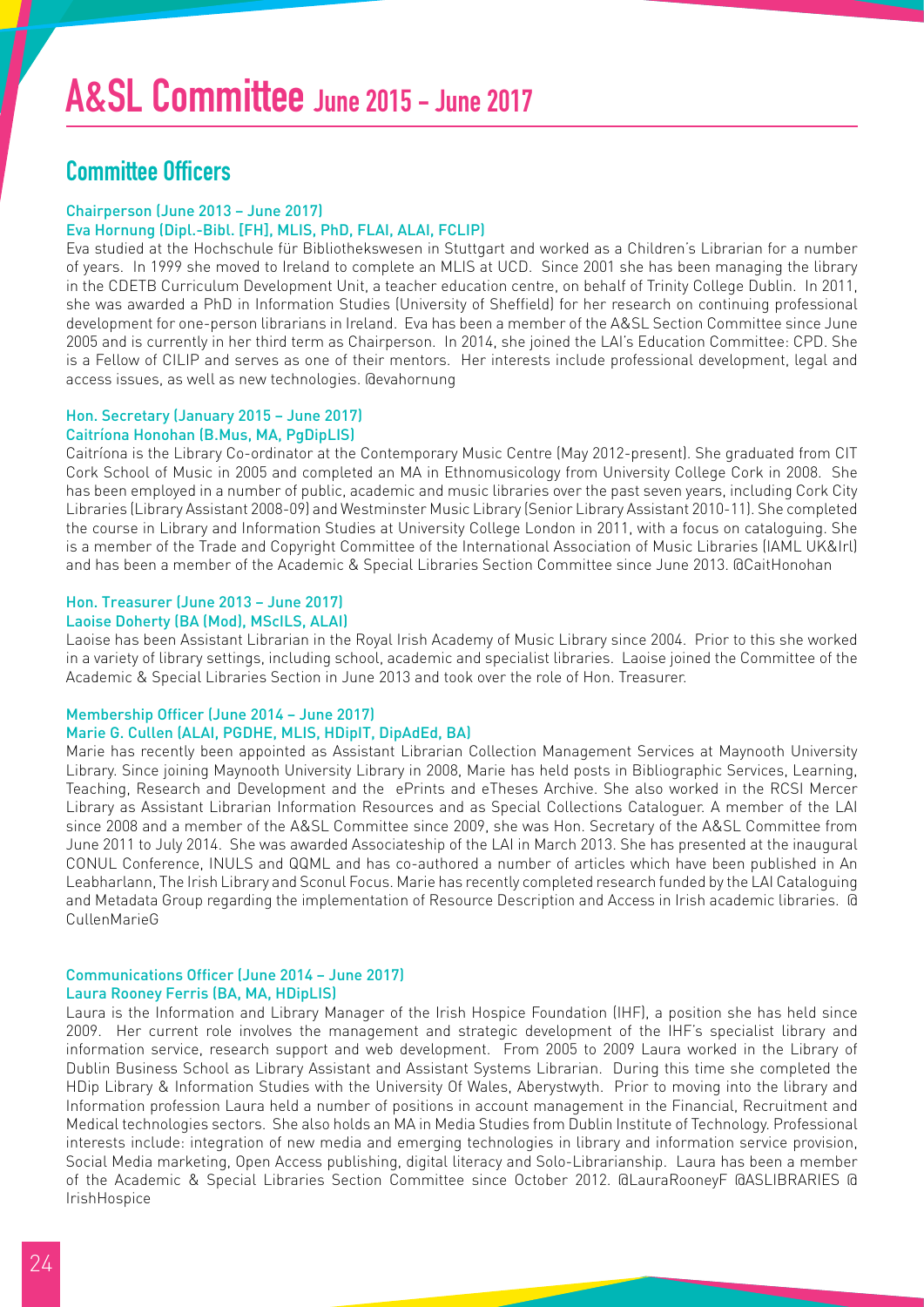## Committee Members

#### Lorraine Curran (BA, HDipLIS, MLIS)

During her career Lorraine has been employed in a number of corporate, NGO, legal and media libraries including Independent Newspapers, Concern Worldwide, RTÉ, Maples and Calder, and the Irish Council for Civil Liberties. In 2012 Lorraine completed a Masters in Library & Information Studies, with a capstone project in information literacy.

#### Seán Hughes (MA, HDipLIS)

Seán is the subject librarian for the School of Histories and Humanities in The Library of Trinity College Dublin, The University of Dublin. Before he joined TCD in October 2008, he worked in the library of Royal College of Surgeons in Ireland at Beaumont and in Bord Bia's Information Services (2005-2006). Prior to studying for the HDipLIS in UCD in 2005, he did research in Cambridge on Elizabethan and early Stuart religious thought, held a four-year Junior Research Fellowship in Trinity College Cambridge, and taught religious history in King's College London and in Saint Paul, Minnesota, USA. He has been a member of the A&SL Committee since June 2009, and was the Hon. Treasurer in 2012/2013. He served on the Executive Board of the LAI from 2010 until 2012 and is currently Trinity College Library convenor for the Irish Federation of University Teachers.

#### Deirdre McGuinness (BA, MScEconILS)

Deirdre is the Library & Information Services Assistant at William Fry Solicitors, a position she has held since May 2015. She began working in the library world in 2011 as a volunteer library assistant in Longford Public Library, after which she moved to Wales to study for her MLIS. She graduated from Aberystwyth University's Masters programme in 2013. From there, she went on to hold positions in the Oireachtas Library & Research Service, the Irish Hospice Foundation, and Trinity College Dublin, before moving on to her current position. She is a member of the British and Irish Association of Law Librarians (BIALL), and won their Dissertation Award in 2013. She joined the A&SL Committee in June 2015. @deirdre\_mcg

#### Tom Maher (BA, MLIS)

Tom is a library assistant at Dun Laoghaire Institute of Art, Design and Technology, as well as co-curator of The Forgotten Zine Archive. Prior to these he has worked in a variety of sectors and institutions, including religious educational centres, private domestic libraries, online video content providers, and commercial book merchants. He has published on his work with The Forgotten Zine Archive and continues to both develop the collection and support the zine scene in Ireland (and abroad). Research and professional interests include the intersection of libraries and the alternative press, the philosophy of information, the Irish language in libraries, specialist library services, and digital privacy.

#### Erin O'Mahony (BA, MA, HDipLIS)

Erin has worked as a Research Librarian in the Houses of the Oireachtas Library & Research Service since 2008. Prior to that, she worked in a variety of library and information services in the academic, corporate and public sectors. Erin has been a member of the LAI since 2000 and joined the Committee of the Academic & Special Libraries Section in June 2005. She served as Hon Treasurer from 2005-2007 and as Hon. Secretary from 2007-2009. Areas of professional interest include: the opportunities offered by new technologies to improve library services, continuing professional development for library and information professionals, collaboration, networking and the sharing of expertise with other librarians. @ErinOMah

#### Niamh O'Sullivan (MA, HDipLIS) Niamh

Niamh is the Research Officer/Librarian with the Irish Blood Transfusion Service (IBTS), a specialist health library in Dublin. She manages the Library and research service there and also has a role in IBTS internal communications. She has worked in a wide variety of libraries in Ireland, the UK and the US, including university, public, government and special libraries. She has previously been Communications Officer of the Health Sciences Libraries Group and joined the A&SL committee in 2013. Her professional interests include new technologies and utilising quality free web resources to enhance Library services, finding new ways to engage library users and promoting the value of libraries, along with the skills & competencies of librarians, to a wider audience. Niamh.osullivan@ibts.ie

#### Maria Rogers (BA, MLIS)

Maria is the Library, Information and Advice Coordinator with Barnardos children's charity, based in Dublin. Prior to this she held the post of Information Skills Librarian in DBS since 2010, with responsibility for library and information literacy education throughout the college. Maria is also a part-time lecturer on and former Programme Leader of the MSc in Information and Library Management since it's commencement in 2009. Maria has over 10 years of experience working in the information and library sector and has worked in various organisations including the library of LK Shields law firm, An Chomhairle Leabharlanna (The Library Council) and Longford Public Library Service. She has also acted as a peer reviewer for the Journal of Information Literacy.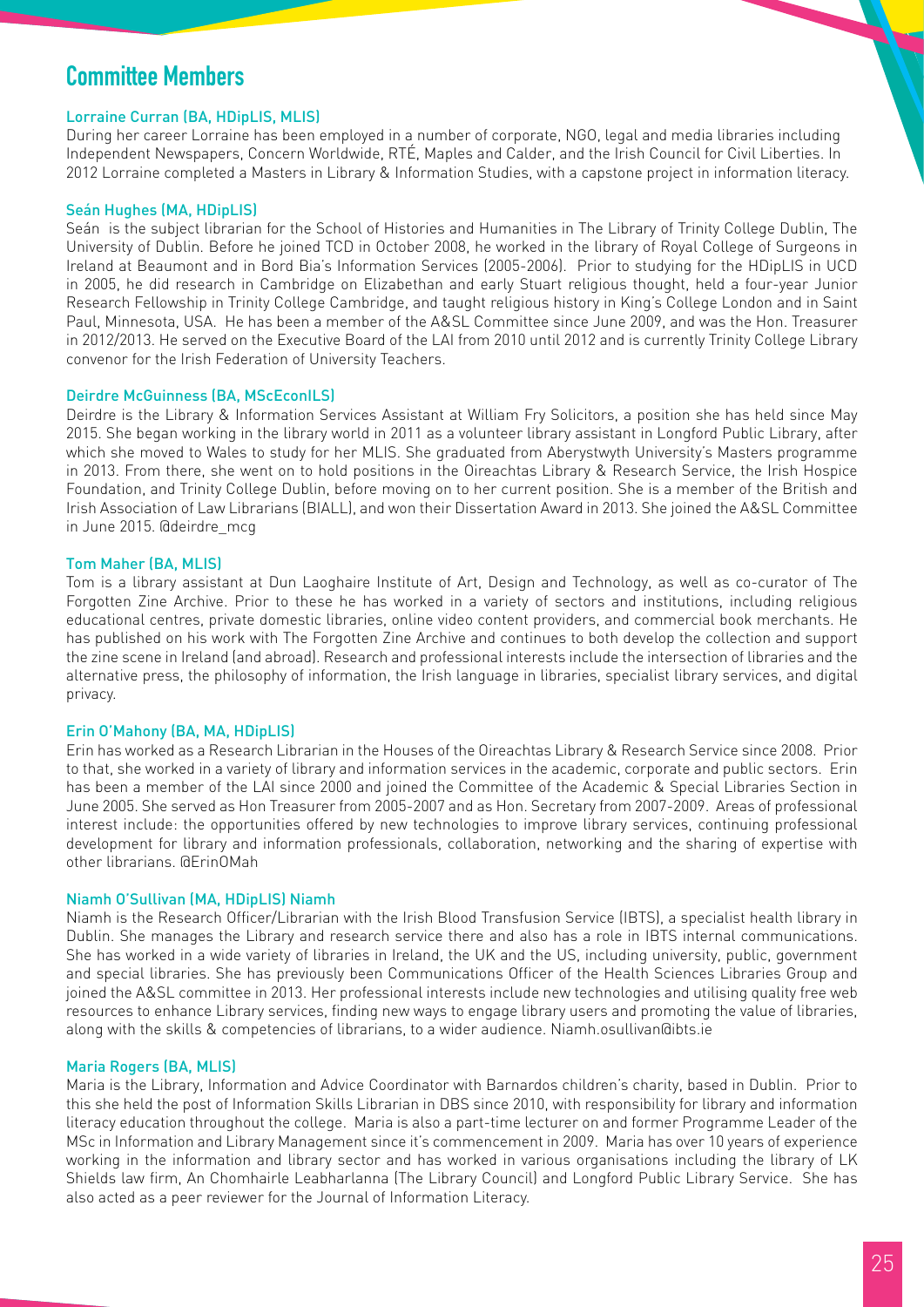## Platinum Sponsors

### IEEE

The IEEE Xplore® Digital Library is your gateway to trusted  $\mathsf{IEEXplore}^*$ research— journals, conferences, standards, ebooks, and educational courses—with more than 3.8 million articles to help you fuel imagination, build from previous research, and inspire new ideas.

For more information on how to gain access for your organization, please visit innovate.ieee.org or email ieeexplore@ieee.org.

Website: innovate.ieee.org Twitter: @ieeexplore

### ProQuest

ProQuest connects people with vetted, reliable information. The company's cloud-based technologies offer flexible solutions for librarians, students and researchers through the ProQuest®, Bowker®, Coutts® information services, Dialog®, ebrary®, EBL™, and SIPX® businesses – and notable research tools such as the Summon® discovery service, the Flow® collaboration platform, MyiLibrary® ebook platform, the Pivot® research development tool and the Intota™ library services platform. The company is headquartered in Ann Arbor, Michigan, with offices around the world.

Website: www.proquest.com Twitter: @ProQuest

## Gold Sponsors

#### LM Information Delivery

With over 40 years of industry experience, LM Information Delivery is the leading supplier of information services to libraries and other information delivery organisations in Northern Europe. We provide customers with Subscription Management Services, eResource Access and Management Services, eBook Services and Database Services, with a dedication to excellent customer service.

Website: www.lminfo.co.uk Twitter: @LMinfoUK

#### Dawson Books

Dawson Books is a leading supplier of academic books, ebooks, shelf ready services and information systems to the University and FE markets. As one of the world's principal academic and professional library suppliers, Dawson Books is at the forefront of technical innovation in book supply to academic, professional and research institutions.

Website link: www.dawsonbooks.co.uk Twitter: @DawsonBooks







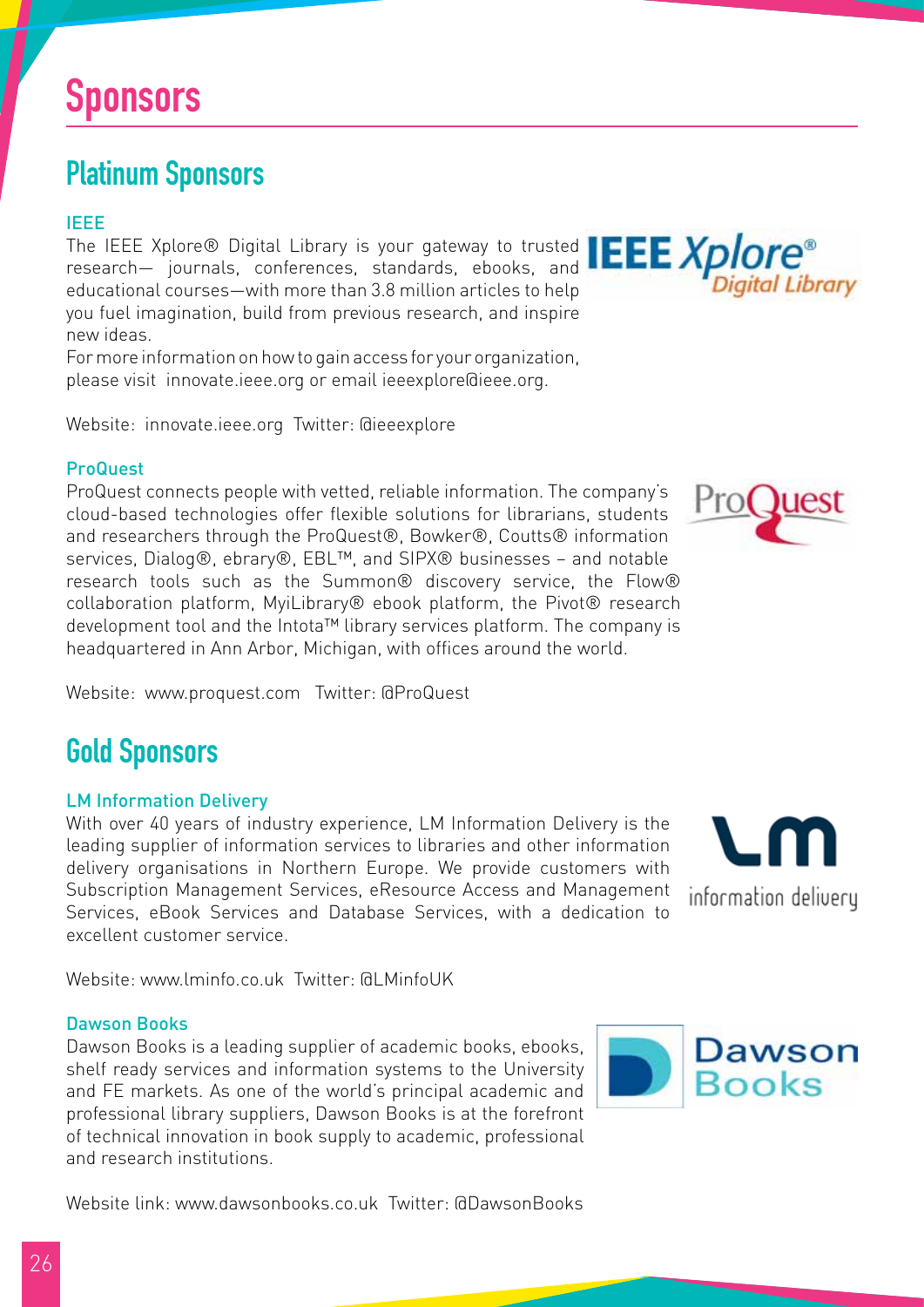#### Taylor & Francis

Taylor & Francis partners with world-class authors from leading scientists and researchers, to scholars and professionals operating at the top of their fields. Together, we publish in all areas of the Humanities, Social Sciences, Behavioural Sciences, Science, Technology and Medicine sectors. We are one of the world's leading publishers of scholarly journals, books, eBooks, text books and reference works.

Website: www.tandf.co.uk/libsite Twitter: @librarylantern

# Silver Sponsors

### Interleaf Technology

Interleaf Technology provide hosted Library Management Systems, primarily the Open Source Koha LMS installed in 85 sites in Ireland. We also supply the Rebus:list Reading List software and LQ, our Library Queries knowledgebase application.

Website link: www.interleaf.ie Twitter: @InterleafTech

#### **FBSCO**

EBSCO Information Services is the leading provider of resources for libraries worldwide including EBSCO Discovery Service™, EBSCONET®, EBSCOhost® databases, and with more than 800,000 e-Books. Recent additions to our product family include PLUM X and Flipster.

Website: www.ebsco.com Twitter: @EBSCOUK

### Dublin Business School

Dublin Business School is Ireland's largest independent college offering over 100 accredited courses in business, arts, law, psychology, computing and more, to over 9,000 students. The college offers an MSc in Information and Library Management which is validated and accredited by Quality and Qualifications Ireland and the Library Association of Ireland.

Website: www.dbs.ie Twitter: @DBScollege